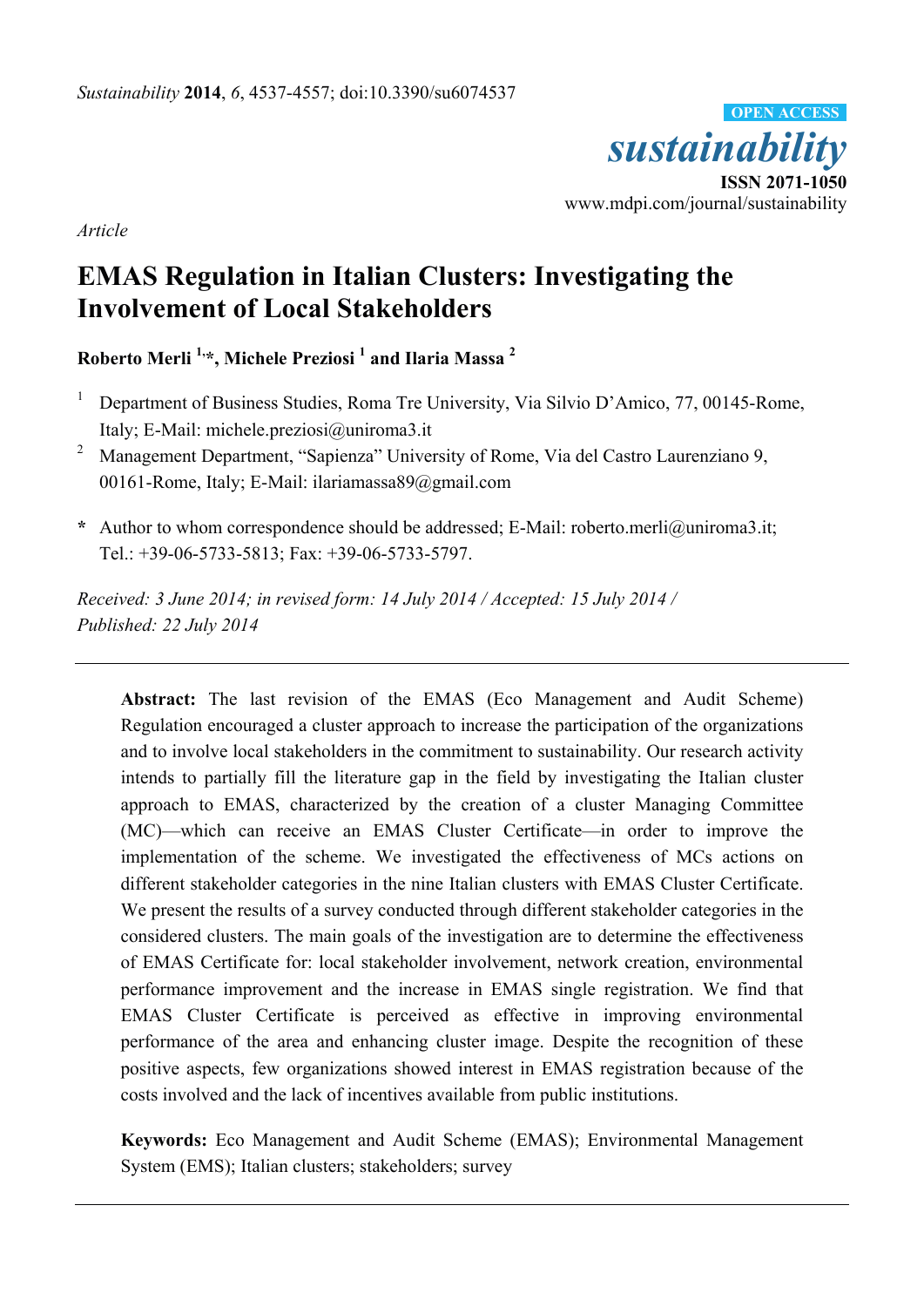### **1. Introduction**

The scientific community has recognized the existence of a strong interconnection between enterprises and their environment. Enterprises have to deal with different categories of stakeholders to maintain their success [1]. These categories can be identified on the basis of the relationship they have with the companies. Clarkson introduced a classification criterion that distinguished primary and secondary stakeholders. The first group is essential to the company's survival (e.g., shareholders and employees), the second is able to influence companies' decisions, but it cannot directly compromise their existence [2]. Companies must effectively manage various pressure groups adopting strategies to respond to diversified needs [3]. Stakeholder theory has evolved from a purely business and economic to a multi-objective approach acquainting companies also with social and environmental issues [4]. The participatory decision-making mechanisms for environmental matters were eventually incorporated into national and international policies [5]. The creation of partnerships between public and private "entities" helped to create a new form of global governance that performed both with multilateral and international agreements, which involved different stakeholder groups in promoting local development practices [6]. Participation mechanisms have been studied, which were focused on methodologies for stakeholders involvement [7,8]. Agenda 21 is the main international reference for the implementation of multi-level sustainable development policies through the involvement of local groups of interest, carrying out a bottom-up approach. Several studies reported instruments available to local government to assess environmental issues and to spread good sustainability practices [9–13]. During the international Summits of Johannesburg (2002) and Rio+20 (2012), substantial changes were introduced to the decision-making approach, in order to facilitate network creation and to enable interested parties to cooperate in promoting activities linked to the Summits' objectives [10].

With the adoption of the Fifth Environmental Action Programme (5EAP) in 1992, European institutions fully recognized the importance of implementing sustainable development models on a local level, involving all the stakeholders in the area. The broader concept of co-responsibility was introduced among stakeholders [7]. At a later stage, in the Sixth and Seventh Environmental Action Programme, the European Commission stressed the importance of citizens and consumers role: main groups of interest should cooperate to create simple tools to inform about the environmental impact of local production available and to increase the knowledge on voluntary engagement tools.

Growing awareness of public institutions, citizens and consumers towards environmental sustainability [14] has significantly increased the pressure on companies pushing to reduce their negative environmental impacts [15,16]. The pressure imposed by external stakeholders as Public Authorities with strict environmental regulation has forced companies to adopt environmental practices [17]. Furthermore, consumers demand products and services aligned with societal and environmental values [18]. In order to effectively meet these issues and to remain competitive on the markets, companies should implement environmentally proactive practices such as design for environment, Life Cycle Analysis, Environmental Management System (EMS) [19].

The adoption of these tools not only allows a reduction of the negative environmental impacts but it also facilitates the improvement of organizations internal management [20]. Moreover, self-regulation allows companies to run specific procedures for environmental improvement on a voluntary basis.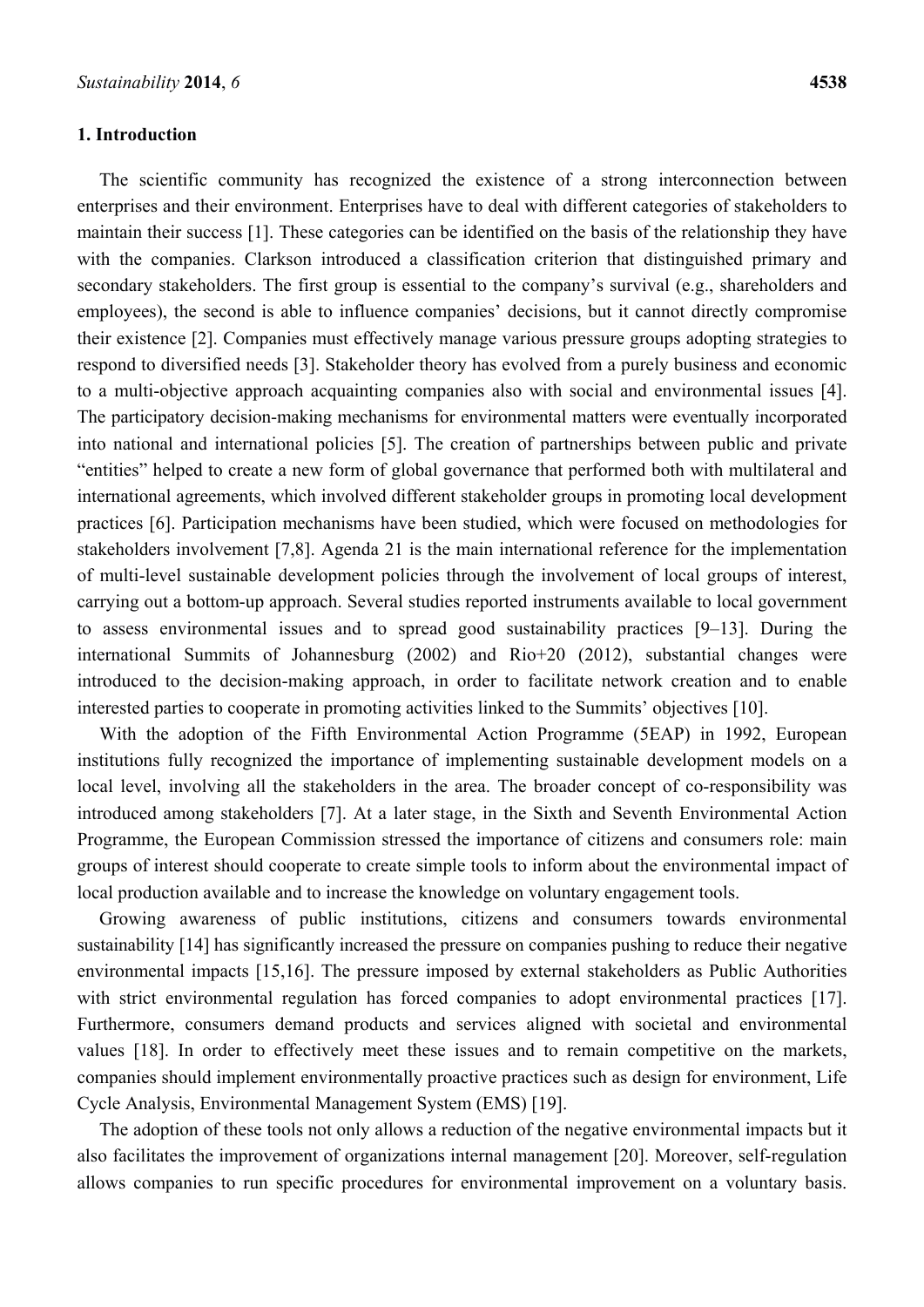That enables enterprises to adopt flexible strategies in order to effectively respond to market needs and to increase their competitiveness [21].

The main references for the EMSs are ISO 14001 Certification and the European EMAS (Eco Management and Audit Scheme) Regulation [22].

These standards were intended to reduce the proliferation of national regulations that could hinder trade exchanges and disorient consumers [23]. Certification of high quality environmental management allows companies to differentiate themselves positively in the market. In literature, it is recognized that compare to ISO standard, EMAS scheme imposes strict requirements for environmental impacts quantification and asks for greater transparency in information dissemination by companies [20].

There have been several studies on EMAS, its benefits and its costs. The main benefits are the improvement of legal compliance and the enhancement of companies' reputation. More benefits are related to reduced costs for raw materials, waste management and energy consumption [24,25]. Costs for implementing EMS are relatively high, and represent the main obstacle to their diffusion, especially among Small and Medium-sized Enterprises (SMEs), which account for the majority of European enterprises. Empirical studies found that costs in terms of economic resources, time and skills required for implementing EMAS were identified as the main barriers by SMEs [26]. This problem could be solved by subsidies, incentives, and rewards provision from public institutions, solutions currently not widely spread among Members [27]. Another obstacle to EMAS diffusion is the insufficient promotion of the Scheme by EU institutions [28].

Encouraging coordination and cooperation among organizations fosters the introduction of organizational solutions as a response to difficulties in EMS implementation. Clusters represent one possible model of inter-organizational interaction [29].

In this direction, IOR (Inter-organizational Relationships) theory studies how collaborative approaches among different organizations can lead to a more effective way to deal with complex issues, such as the correct implementation of an EMS. IOR identifies the potential economic and strategic advantages of a participatory approach. The economic advantages are constituted by the ability to gain a better access to resources, such as capital and modern production facilities, economies of scale, and cost-sharing. On the strategic level, the participatory approach will pull skills to develop new products and services, learning from partners, sharing best practices, and gaining access to foreign markets [30].

This is a basic principle of success for any attempt of organizational integration, recognized in different forms of partnerships: joint ventures, company groups, networks, alliances, clusters, *etc.* Integration of organizations into groups (partnerships, alliances, networks, kairetsu, clusters, *etc.*) becomes imperative [31].

Many authors have studied the cooperative and the interaction mechanisms within industrial clusters [32], which are areas characterized by a high concentration of SMEs that are specialized in the same economic sector and located in a shared socio-economic system [29]. The competitive factors of these systems consist in the existence of links between local organizations and the interdependence between the companies sharing the same production processes [33]. Innovation and continuous improvement of environmental performance processes within a cluster are similar to processes implemented within companies [34]. In both cases, it is essential to identify the objectives based on the needs of key stakeholders [35]. In Europe there are more than 2000 clusters in which 38% of the European workforce is employed [36].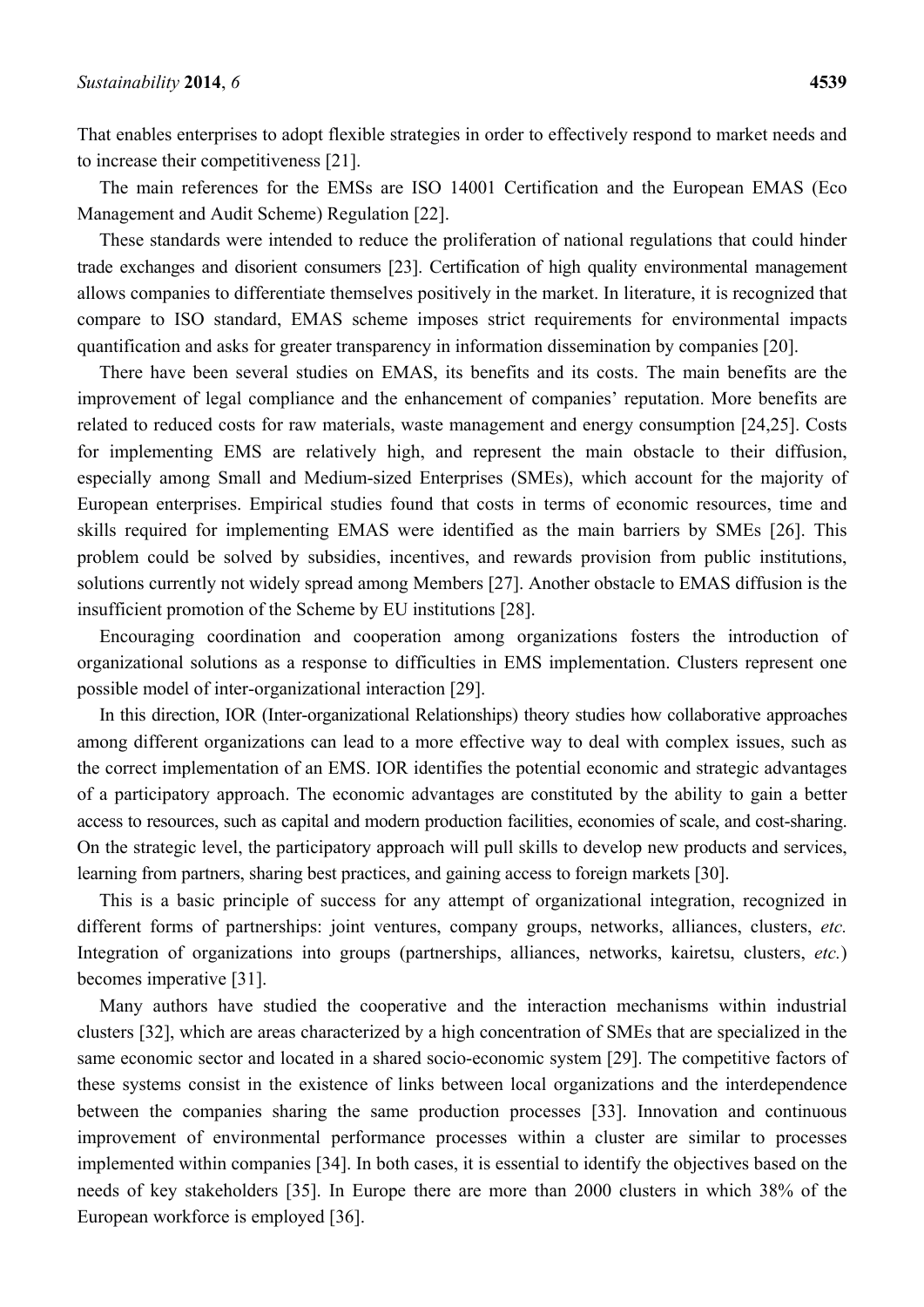The vast majority of European clusters is made up of SMEs, which are considered the main drivers for innovation, employment and social and local integration [37]. On the other hand, even if the environmental impact of a single SME could be not significant, SMEs globally account for approximately 64% of industrial pollution in Europe [38]. For this reason, pollution quantification should score and combine impacts of different companies. This cumulative effect is particularly evident for firms located in clusters, where pollution has marked effects locally, particularly on communities [39].

The awareness of these limits increased the acknowledgment of the need to adopt an interorganizational approach to coordinate common environmental management problems [29]. A regional interorganizational approach should implement multilevel governance through the involvement of industries, inter-agency, and local authorities, in defining environmental policies [40].

EU institutions promote the creation of public–private partnerships to encourage the spread of environmental policy instruments for a cluster. For example, the Hackefors Model showed how the network approach has allowed the Swedish SMEs to reduce certification costs for 65% of the EMSs [41].

Italy has pursued the European orientation of stimulating networks in clusters in order to diffuse EMAS registration among local organizations. By reason of the importance of clusters in the Italian economy, in 2005 the National EMAS Competent Body created the EMAS Cluster Certificate. This award is issued to those clusters that implemented an environmental management model based on EMAS Regulation. The purpose of the present work is to analyze the effectiveness of the EMAS Certificate for: local stakeholder involvement, network creation, environmental performance improvement and an increase in EMAS single registration. The level of effectiveness is assessed analyzing the perceptions of local stakeholders sited in nine certified clusters. After this introduction, the second section describes the importance of clusters in the Italian economy and the evolution of the European regulatory framework in relation to the EMAS Cluster approach, concluding with the EMAS certified cluster initiative promoted by the Italian National Competent Body. In Section 3, the research method is presented and the findings are discussed. It is concluded that local stakeholders perceive EMAS certificate as an effective tool for improving environmental performance of the area and they recognize its ability to enhance cluster image. However, there has not emerged a willingness of surveyed organizations to start a single registration path due to the lack of economic resources. The cluster approach encourages networks creation, driving local organizations which join the same environmental objectives to share their resources in order to reduce registration costs.

### **2. EMAS Cluster Approach**

#### *2.1. Clusters in Italian Economy*

Italian industrial system is based on small business: ISTAT (Italian National Institute of Statistics) data on industry and services census reveal that in 2009 only 0.08% of companies have more than 250 employees and 99.4% have less than 50 workers. The average size of Italian firms is about 60% compared to the average of other European Union countries, and 95% of companies have less than 10 employees, with a weight of 47% compared to EU average which is somewhere between 20% and 30% [34]. The widespread presence of industrial clusters differentiates the Italian production system from other countries with advanced levels of development[42].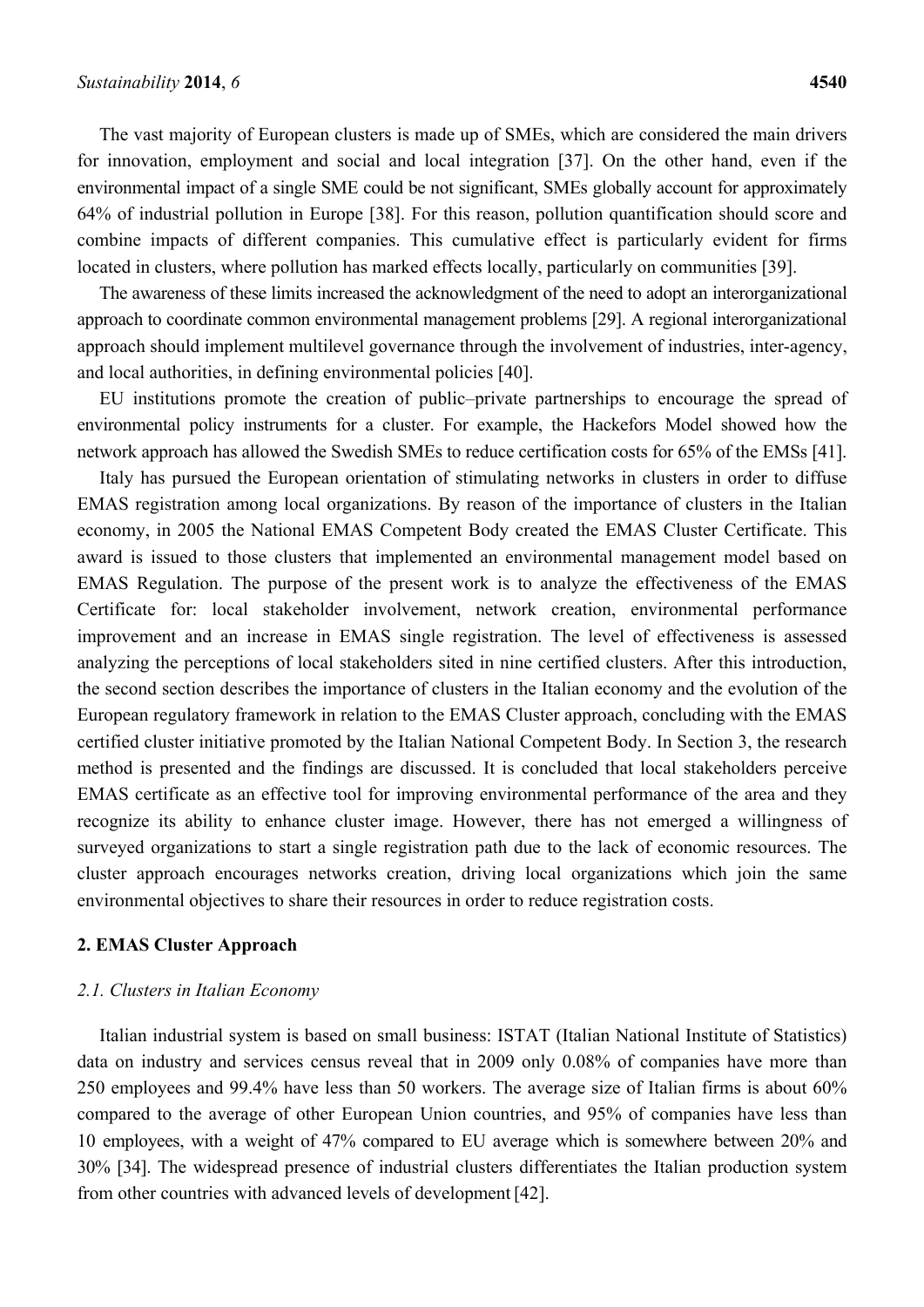Alfred Marshall (1842–1924) theorized the first concept of cluster. Giacomo Becattini adapted the concept to Italy, defining clusters as "socio-territorial entities characterized by the active cooperation between a community of people and industrial enterprises in a circumscribed, naturalistically and historically determined area" [32].

Italian clusters present a high concentration of specialized SMEs, often with a strong level of interdependence of the production processes and a strong integration with the local socio-economic environment. Another peculiar aspect is the combination of competition and cooperation among the entities in the cluster [42].

The main Italian productive sectors are: clothing, furniture, mechanical, food and beverage [43].

In 2001, the survey carried out by ISTAT named "Eighth general census on the industry and services" identified 686 Local Labour Systems (LLS). According to the survey, 156 LLS are identified as industrial clusters belonging to four main areas.

In the clusters, over 4.9 million people are employed, which represents over 25.4% of the entire country workforce. In particular, over 1.9 million people are employed in manufacturing clusters which correspond to 39.3% of total Italian manufacturing employment [44].

In 2013, the "Fourth Report of the Observatory Italian Clusters" has been published, which represent the most recent survey on economic trends in the clusters. According to the study carried out on a sample of 101 clusters, during the last two years there was an accentuation of the recessionary cycle, stagnating demand and a slowdown in trade flows. In the surveyed clusters, there are 274.055 companies, 4.5% of Italian firms. They account for 28.1% of the total manufacturing economy, realizing 6.9% (74 billion euros) of the added value and accounting for the 25.6% of total exports [45].

### *2.2. Evolution of Regulatory Framework*

In the late nineties, the first environmental management experiences on a regional scale started. At the time, the first version of the EMAS Regulation was in force (EC Reg. n.1836/1993), which did not make any reference to the possibility of taking advantage of a territorial aggregation for the application of the Scheme [46]. The chemical hub in Gendorf in Germany was one of the most significant European experiments. In 1998, an integrated environmental management system was created which was compatible with the individual EMAS scheme registered companies. Common documents were developed such as Environmental Policy, the Environmental Programs and the Environmental Statement of the entire area [47].

A year later, in the Italian production center of Bayer Filago, some enterprises signed an agreement to elect an Intercompany Environmental Committee with the task of developing and monitoring the implementation of a Common Environment Programme. These pioneering experiences were based on a new interpretation of the industrial site, which was configured as an expanded site, or as the sum of industrial sites involved in the area. The evidence of good results of these projects led to the adoption of Regulation EMAS II (EC Reg. n.761/2001), which emphasized the importance of collaboration between heterogeneous subjects in the territory for the uptake of the Scheme [46].

The EMAS application in districts is the result of a path that began with the second version of EMAS (EC Regulation n.761/2001), where the reference to the role of institutions for the involvement of SMEs was introduced, in particular those located in limited geographical areas, similar to the Italian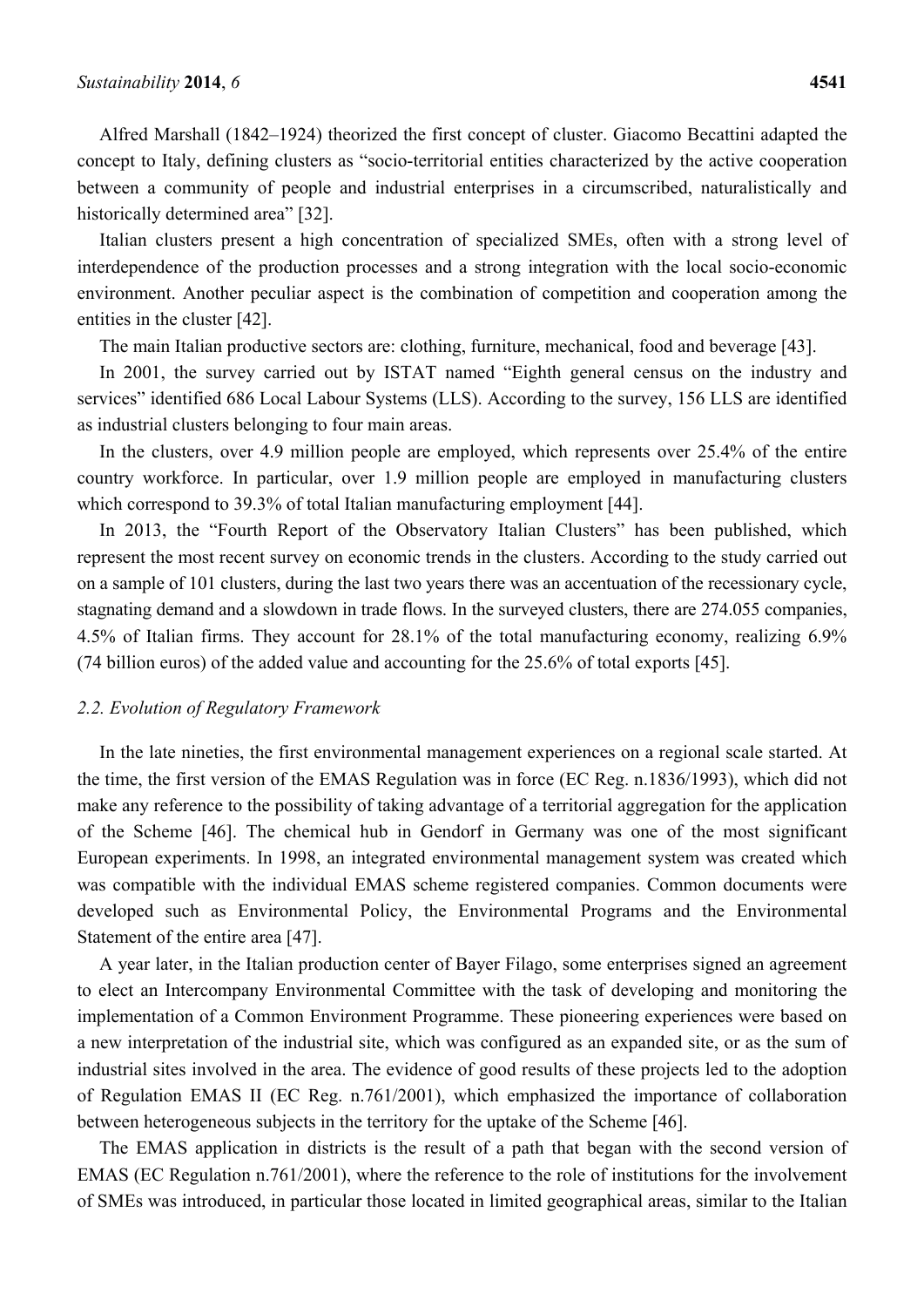districts. The 2001 Regulation made reference to both public actors, such as Local Authorities, and external actors as Chambers of Commerce, Industry Associations and/or categories, as well as to any group of interest in the area [46].

As it is shown in Figure 1, in the following years other regulatory acts contribute to clear EMAS orientation. The opportunity to obtain a common registration and the possibility to benefit from simplifications such as the use of common environmental indicators was given to SMEs of a same territory.

| <b>EMAS II - Reg.</b><br>761/2001 | • Role of private and public institutions<br>• Facilities for SMEs in defined geographical areas    |
|-----------------------------------|-----------------------------------------------------------------------------------------------------|
| Dec. 681/2001                     | •Common registration for SMEs<br>•Cooperation between SMEs of the same area                         |
| Rec. 680/2001                     | • Facilities in the phase of audit of SMEs<br>• Simplification of the environmental aspects of SMEs |
| Rec. 532/2003                     | •Common enviromental performance indicators for<br><b>SMEs</b>                                      |

**Figure 1.** Eco Management and Audit Scheme (EMAS) development in Cluster Approach.

Even though it is not explicitly mentioned in the Regulation, SMEs concentrated in well-defined geographical areas can be compared to Italian industrial clusters. For this reason, the facilitation of EMAS diffusion by a systemic and collaborative approach assumes great importance for Italy.

In 2009, with the enhancement of EMAS III, the EMAS Cluster Approach was introduced (Art.37). Member States have to encourage all third parties (such as local authorities in partnership with the industrial associations, chambers of commerce and other interested parties) to provide assistance to organizations in implementing environmental management system defined by EMAS.

Cooperation between public and private local entities should pursue the reduction of registration costs for SMEs. Synergies among groups of interest should be encouraged to adopt "cluster-based approach", and a "step by step approach".

The "cluster approach" is based on a management system created to help groups of organizations which belong to the same sector of activity or, alternatively, localized in the same area. The "step by step" approach aims to increase the number of records of individual organizations planning a path that will gradually increase the attention of organizations and local stakeholders towards environmental protection.

### *2.3. European Clusters Approach Experiences*

Since the releases of EMAS III, several projects to apply the EMAS scheme at a cluster level have been implemented in Europe, frequently receiving financial support.

The Move-It! project had the objective to reduce internal and external cost for SMEs to implement EMAS in five European countries (Belgium, Germany, Bulgaria, Cyprus and Estonia), involving 15 touristic clusters. Based on the EMAS cluster approach, it has involved various local stakeholders such as SMEs, Local Authorities and Tourism Agencies. At the same time, with the diffusion of EMAS and the European Ecolabel, the other common goals were to enhance the economic development and to strengthen regional identity. The project involved 144 companies and 110 of them were labeled or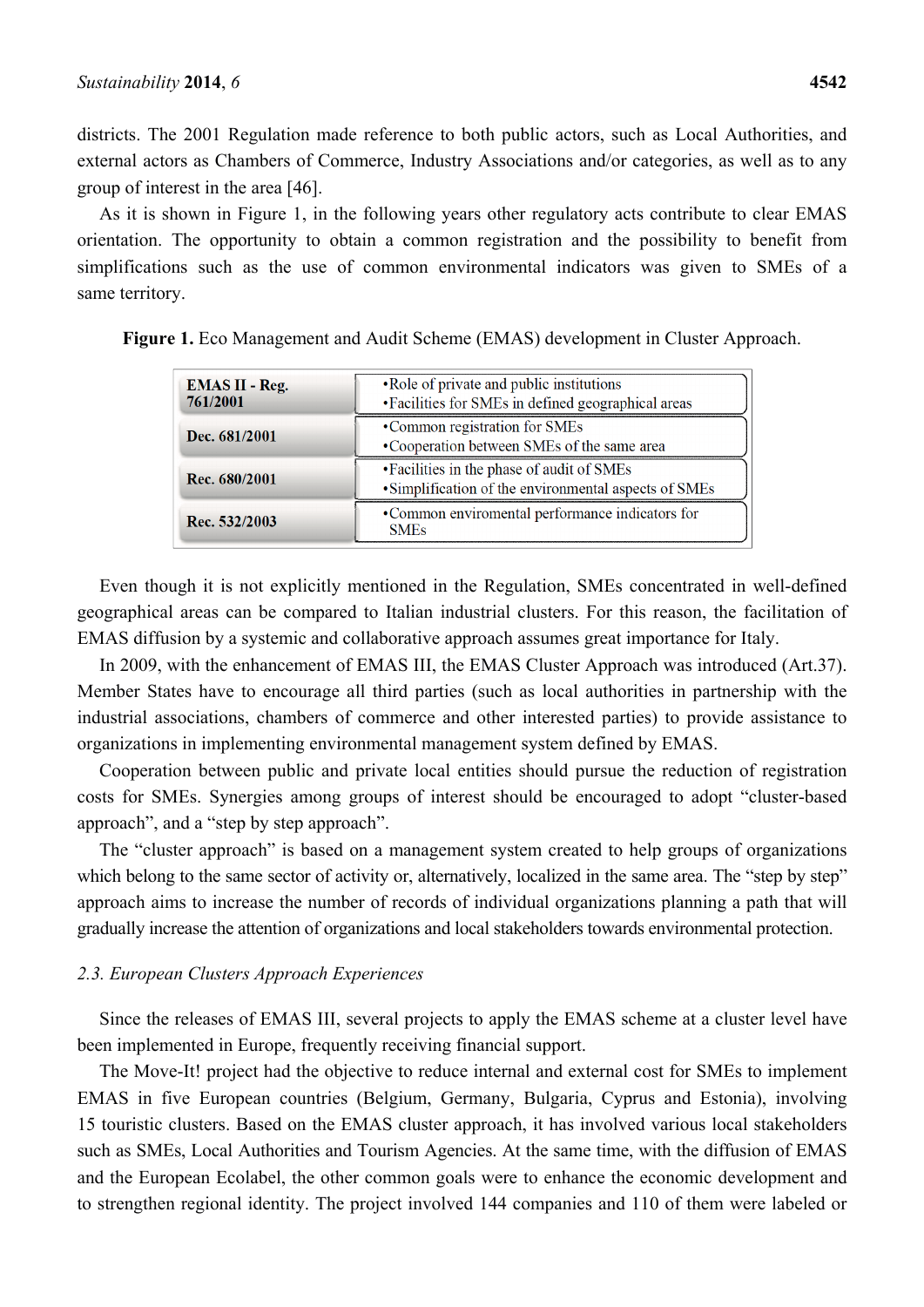recognized by the end of project in June 2012. Furthermore, it provided training to regional agents and consultants, and specific environmental performance indicators [48].

Another project which aims to diffuse EMAS scheme in clusters is known as "PROSPEC". In the European Union territory, there are more than 123,000 industries operating in the printing sector. The challenge of improving their environmental performances has been financed by the EU Eco-Innovation Programme, established in 2006 [49]. The PROSPEC project was outlined in 2009 [50]. To implement the cluster approach introduced with EMAS III, the PROSPEC project main goal was to involve printing SMEs in signing a Cluster Membership Agreement in order to create partnerships to develop an EMAS cluster methodology and reduce the costs of establishing an EMS (Environmental Management System) and those for audit and verification. At the moment, two PROSPEC Consortiums are setup in the United Kingdom and three are operating in the Greek printing clusters [51].

Another experience that deserves to be mentioned, even if it was developed outside Europe, concerns the local development programs implemented in some regions of the United States. Since 2005, the EPA Headquarters, with the National Environmental Policy, has been directing the implementation of REMS (Regional Environmental Management System) [52]. These systems aim to encourage a local participatory approach to achieve a high level of environmental protection [53]. A significant case is represented by the REMS implemented in Region 3 by the State of Virginia. This project, called V-REMS, involved 50 organizations including local and federal agencies, and private organizations. The initiative has encouraged the increase of trust among the partners and is based on the ISO 14001 standard applied on a local level [54].

### *2.4. Italian EMAS Cluster Certificate*

Since the enhancement of EMAS II, in Italy numerous initiatives have been promoted to apply EMAS scheme for local development, leveraging on synergies and cooperation between SMEs. The Tuscany region has been the first in implementing experimental process to define an institutionally recognized model for applying EMAS to clusters. In 2001, three Tuscan clusters received EMAS recognition for their common efforts in eco-efficiency [55].

In 2005, the Italian Committee published a specific position about the application of the EMAS Regulation in specific areas called Homogeneous Production Areas (HPA) (Position Paper-28.01.2005).

The position allowed the possibility of applying the EMAS Regulation to HPA, encouraging the establishment of a representative body (Managing Committee-MC) with the task of coordinating local stakeholders to improve local environmental performance and spread EMAS registrations among single organizations located in the HPA. The MC was responsible for the creation of the necessary synergies for accession to the Scheme of companies in order to remove all the burdens that the SMEs could not afford individually [55].

EMAS III Regulation inspired the Committee for the Eco-label and Eco-audit, with the support of ISPRA, the drafting of a new Position on the "application of the EMAS Regulation developed in the clusters", which replaced the one adopted in 2006.

This document, issued in 2011, introduced a new framework, encouraging organizations located in Italian districts to apply to EMAS. Compared to the previous one, this position not only stressed the registration of single organizations, but also the possibility to involve all stakeholders to improve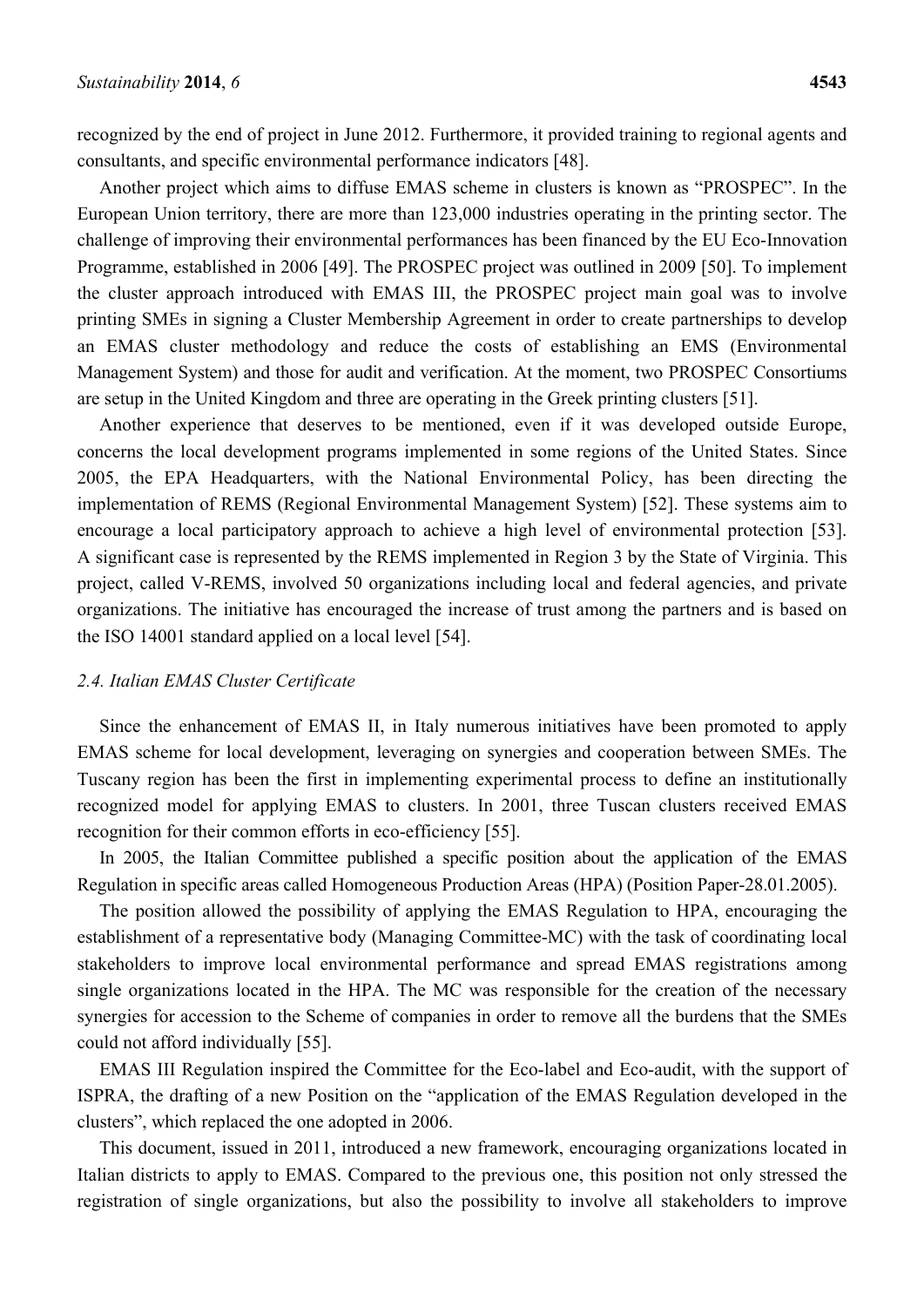clusters environmental performances and to activate a transparent and efficient communication with the public. The new dispositions rose from the awareness that commitment of just a few firms would not be sufficient to obtain a significant environmental improvement of the whole area. According to the innovations introduced by EMAS III, environmental performance key indicators are the fundamental elements to successfully implement the EMS (Table 1). In fact, the regulation required that the MC uses key indicators to monitor the environmental performances of the area and hires indicators on stakeholders' communication [56].

**Table 1**. Managing Committee Composition, Functions and Requirements to issue EMAS Cluster Certificate.

| <b>Cluster Managing Committee</b>                                                                          |                                                                                                    |                                                                                                                              |
|------------------------------------------------------------------------------------------------------------|----------------------------------------------------------------------------------------------------|------------------------------------------------------------------------------------------------------------------------------|
| Composition                                                                                                | <i>Functions</i>                                                                                   | Requirements                                                                                                                 |
| Public bodies: local<br>authorities<br>Private bodies: Chamber of<br>Commerce and Business<br>Associations | Improving environmental<br>performance of the cluster<br>Diffusion and promotion of<br><b>EMAS</b> | Common Environmental<br>Policy/Program<br>Cluster environmental<br>core indicators<br>Internal and external<br>communication |

The EMAS cluster approach is an innovative way to promote local sustainable development policies. It provides essential support to single organizations which want to pursue a path of sustainable management of their activities. In fact, the joint application of the proposed simplification procedures could remove many obstacles to SMEs Registration.

In addition, the new approach has the prerequisites to effectively contribute to the sustainable development of the territory. The orientation assigned to MC a task of primary importance in guiding local environmental policies. It has thus set up an "extended governance in which choices emerge as a result of a complex process shared by different actors". That encourages the collaboration of public and private entities [56].

# **3. Survey Investigation on EMAS Applied to Italian Clusters**

# *3.1. Goal of the Survey*

The survey aimed at investigating the actions implemented by MCs, which have obtained an EMAS Cluster Certificate. The considered aspects refer to the main tasks that the position attributes to MCs. The survey investigated the effectiveness in:

- Improving cluster image
- Improving cluster environmental performance
- Improving relationships with local stakeholders
- Improving the awareness of EMAS Cluster Certificate
- Helping local organizations in achieving EMAS registration.

The impact of these actions was calculated on the basis of the strengths and weaknesses of MC actions. In addition, the level of effectiveness perceived by different categories of local stakeholders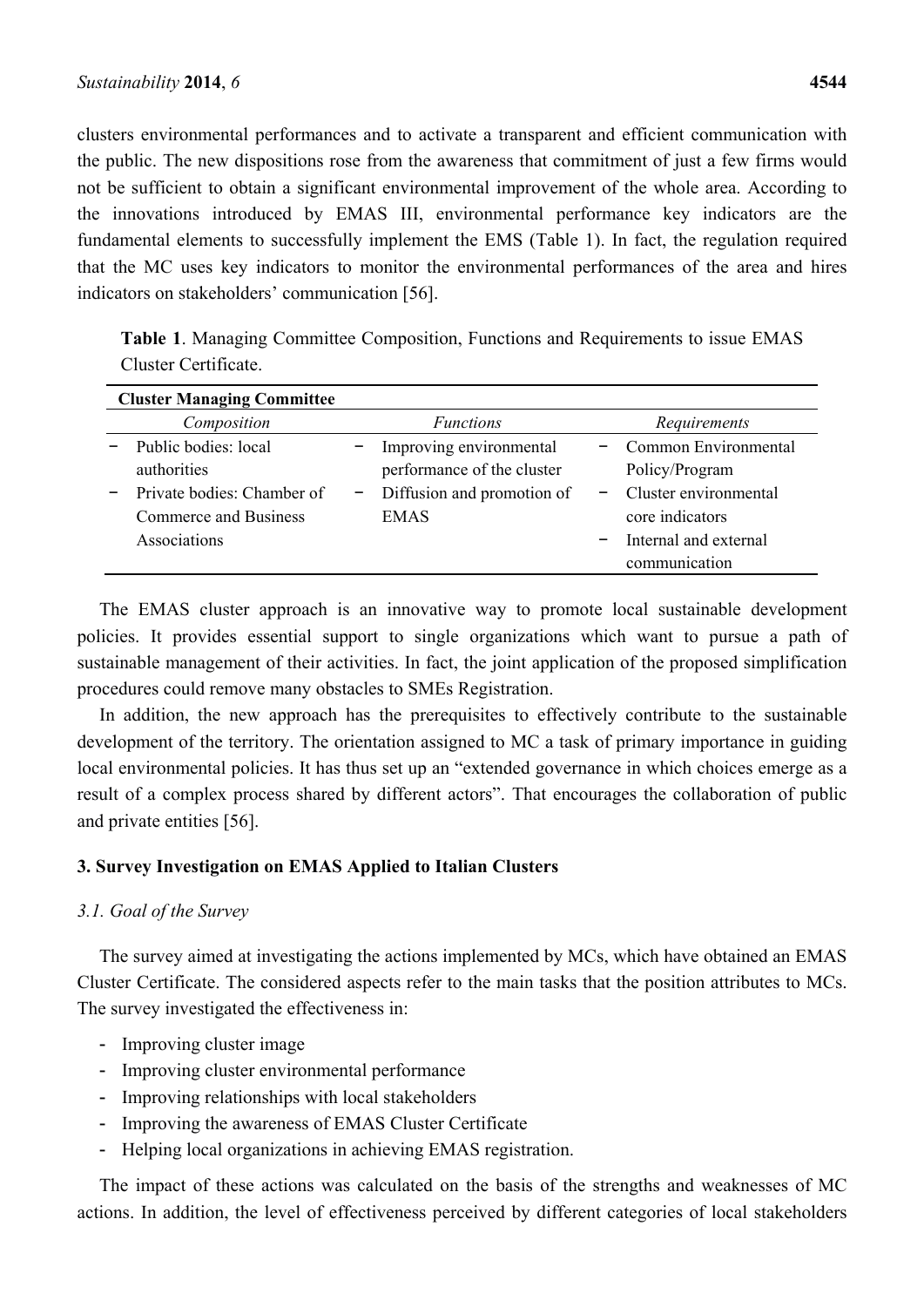has been measured. Both members of MCs and external parties have been selected as respondents for the analysis.

The interviewed stakeholders' categories are:

- Managing Committees
- Chambers of Commerce
- Municipalities
- ISO Certified Organizations
- EMAS Registered Organizations

### *3.2. Methodology*

The respondents belong to the stakeholders' categories settled in cluster areas which have obtained an EMAS Cluster Certificate. Currently, in Italy, there are nine MCs which have received one. The investigation took into account the nine clusters that were certified on November 1 2012.

Respondents were selected using the official documents produced by clusters MCs. For each cluster, the specific geographical area within which the reference population was selected has been identified.

Two categories of companies were selected, using the prevalent NACE codes of each cluster. In order to select EMAS registered organizations, the ISPRA database has been used, whilst the database provided by ACCREDIA (Italian National Accreditation Body) was the source used to select ISO 14001 certified organizations. As shown in Table 2, questionnaires have been divided into sections. Public organizations were asked to indicate the actions promoted to implement local sustainable development, how the MC involved them in defining cluster EMAS policy and their interest in EMAS Registration. Private organizations were asked about benefits perceived due to EMAS Cluster Certificate. EMAS Organization were also asked to assess the Registration Scheme. ISO 14001 organizations, instead expressed their interest in starting EMAS recording path.

| <b>Stakeholder Category</b> | <b>Sections Structure</b>                                         |
|-----------------------------|-------------------------------------------------------------------|
|                             | Section 1: Interest and participation of the organizations        |
| МC                          | Section 2: Operative modalities                                   |
|                             | Section 3: Role of the MC                                         |
|                             | Section 1: Policy and investments to promote local sustainability |
| Municipalities              | Section 2: EMAS Cluster Certificate                               |
|                             | Section 3: EMAS registration                                      |
|                             | Section 1: Policy and investments to promote local sustainability |
| <b>Chambers of Commerce</b> | Section 2: MC and cluster certification                           |
|                             | Section 1: Information on the organizations                       |
| <b>EMAS</b> Organizations   | Section 2: EMAS assessment                                        |
|                             | Section 3: Relationship among organizations and MC                |
|                             | Section 1: EMS evaluation                                         |
| ISO 14001 Organizations     | Section 2: EMAS Cluster Certificate                               |
|                             | Section 3: EMAS registration                                      |

**Table 2.** Questionnaires structure.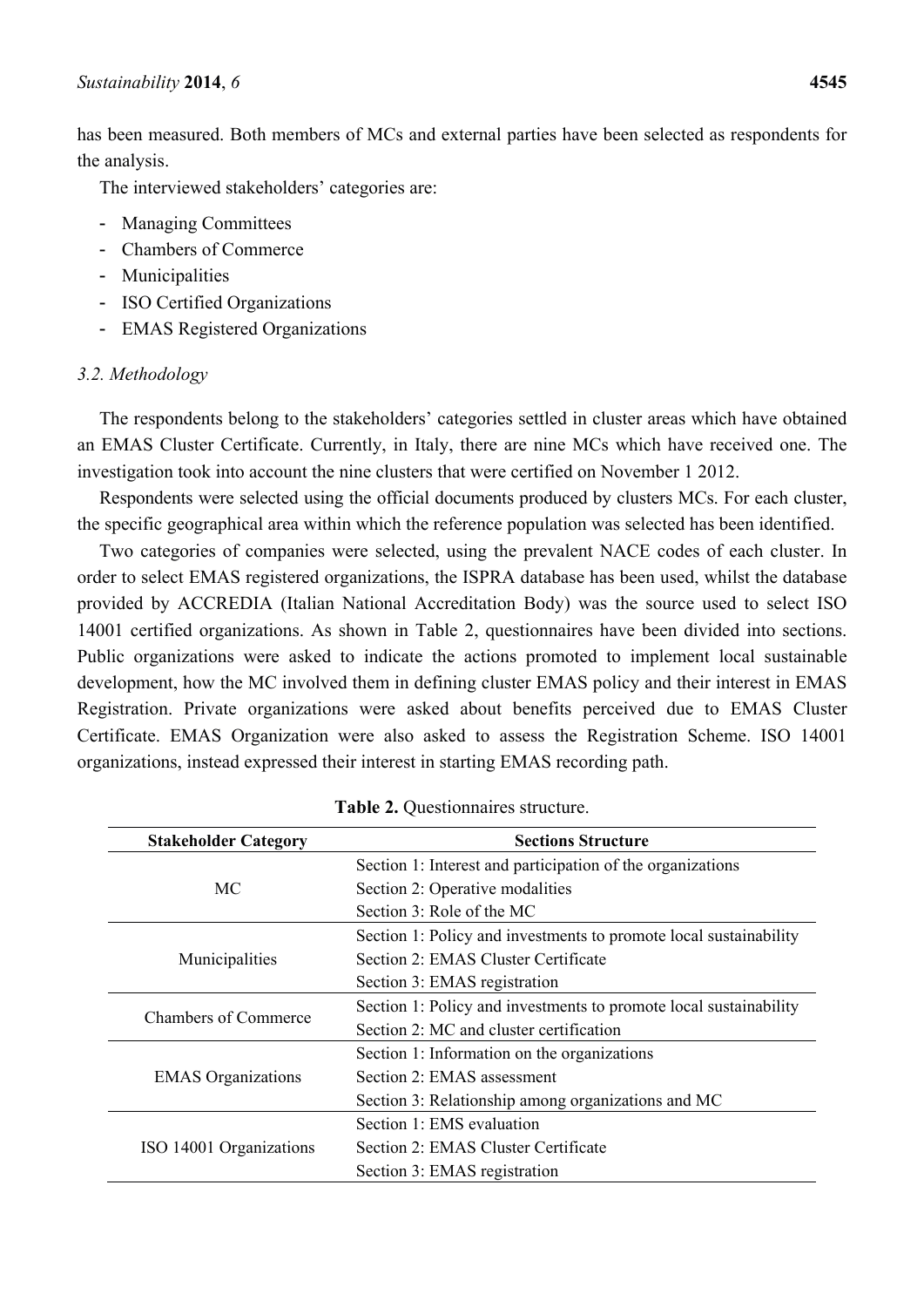The survey has been carried out using the feedback of five different qualitative questionnaires with multiple-choice questions and a Likert Scale, ranging from 1 to 6, with 1 corresponding to not appreciated/not difficult/not important and 6 corresponding to very appreciated/very difficult/very important. The choice of having no neutral or mid-point on scale pursues to encourage a definite choice by respondents, reducing answers' uncertainty [57].

Respondents were contacted by phone and then invited via email to complete the questionnaires available on an online platform. Tables 3 and 4 show the numbers of referred population for each category and the respective percentages of respondents.

### *3.3. Survey Population and Respondents*

In the beginning, the main demographic characteristics of the cluster were identified, then the composition and the main areas of intervention of the MCs.

| Year | <b>Cluster</b>                                   | <b>Firms</b> | <b>Municipalities</b> | <b>EMASreg.</b>  | <b>ISO</b><br>14001 | <b>MC Composition</b>                                                                                    |
|------|--------------------------------------------------|--------------|-----------------------|------------------|---------------------|----------------------------------------------------------------------------------------------------------|
| 2006 | HPA of Ravenna                                   | 20           | 1                     | 9                | 32                  | Local authorities                                                                                        |
| 2006 | Furniture cluster of<br>Livenza                  | 800          | 18                    | $\overline{4}$   | 8                   | Firms, local authorities                                                                                 |
| 2007 | Tanning cluster of<br>the Vicenza area           | 813          | 17                    | $\mathbf{0}$     | 28                  | Local authorities                                                                                        |
| 2008 | Paper cluster of<br>Capannori                    | 339          | 13                    | 13               | 10                  | Local authorities, chamber of<br>commerce, industrial<br>association, trade unions                       |
| 2009 | Tanning cluster of<br>Solofra                    | 400          | $\overline{4}$        | $\boldsymbol{0}$ | 9                   | Local authorities, chamber of<br>commerce, industrial<br>association, trade unions                       |
| 2009 | Touristic system of<br>the Polesine area         | 1340         | 14                    | 1                | $\overline{4}$      | Local authorities, chamber of<br>commerce, park authority                                                |
| 2010 | Tanning Cluster of<br>S. Croce sull'Arno         | 8185         | 7                     | $\overline{3}$   | 17                  | Local authorities, tanning<br>consortium association                                                     |
| 2011 | Paper cluster of<br>Frosinone province           | 74           | 16                    | $\boldsymbol{0}$ | $\mathbf{1}$        | Local authorities, University,<br>chamber of commerce, trade<br>unions, regional environmental<br>agency |
| 2012 | Chemical-<br>Pharmaceutical<br>cluster of Latina | 120          | 6                     | $\boldsymbol{0}$ | 6                   | Local authorities, chamber of<br>commerce, industrial<br>association                                     |

### **Table 3.** Main characteristics of clusters with EMAS certificate.

Subsequently, after a telephone contact, the population's units have been checked, verifying that each organization was effectively located in the corresponding clusters. In Table 4, for each stakeholder category, the real population size and the final percentage of respondents have been reported.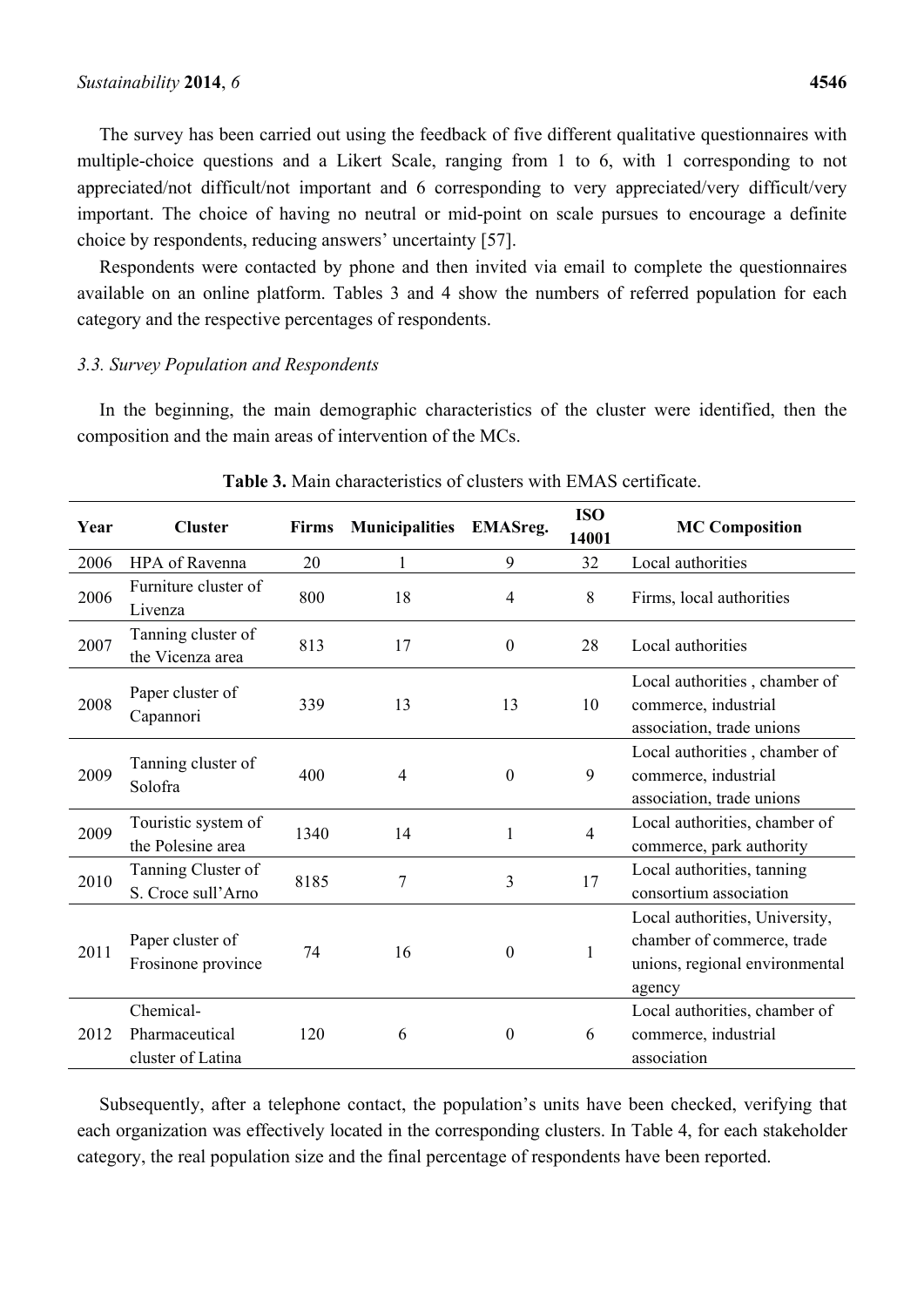| Category    | <b>Managing</b><br>Committees | <b>EMAS</b><br>Organizations | <b>ISO 14001</b><br>Organizations | <b>Municipalities</b> | <b>Chambers of</b><br>Commerce |
|-------------|-------------------------------|------------------------------|-----------------------------------|-----------------------|--------------------------------|
| Population  |                               | 30                           | 67                                | 61                    |                                |
| Respondents | 89%                           | 66%                          | 54%                               | 30%                   | 78%                            |

**Table 4.** Population and respondent percentage.

The categories of respondents for which the highest participation rate was found were MCs and Chambers of Commerce. The lowest percentage of responses occurred in the Municipalities. This may be due to the small size of Municipalities, where administrations often lack the human resources responsible for environmental management.

# *3.4. Managing Committees Survey Findings*

MCs were asked to express an opinion about improvements obtained with the activities carried out in the clusters. In particular, a judgment was required about the issues identified according to the tasks assigned by the Position Paper to the MC (Table 5).

| <b>Improved Aspect</b>                                                                            | Mean (Ranging from 1–6) |
|---------------------------------------------------------------------------------------------------|-------------------------|
| Involvement of local stakeholders                                                                 | 4.38                    |
| Environmental performance of the cluster                                                          | 4.25                    |
| Involvement of the organizations regarding sustainability                                         | 3.50                    |
| Increase of EMAS-registered organizations                                                         | 2.88                    |
| Ability of the organizations of the cluster to obtain bureaucratic/administrative simplifications | 2.63                    |
| Ability of the cluster to attract investments                                                     | 2.50                    |
| Overall mean                                                                                      | 3.35                    |

**Table 5***.* Improvements obtained thanks to the EMAS Cluster Certificate*.*

According to MCs' perceptions, the achievement of obtaining an EMAS Cluster Certificate increased their ability to involve local stakeholders and it improved the cluster's environmental performance. Less positive effects have been observed concerning new EMAS registrations, the capability to attract new investments and bureaucratic/administrative simplifications.

It was then asked of MCs what were the main difficulties encountered in carrying out their activities. The main difficulties were about the diffusion of EMAS registrations and the financial support provided to organizations in order to obtain EMAS (Table 6).

### **Table 6***.* Main difficulties identified.

| <b>Difficulty</b>                                                         | Mean |
|---------------------------------------------------------------------------|------|
| Involvement of organizations in order to start the EMAS registration path | 4.63 |
| Funding supply for organizations                                          | 4.57 |
| Support in terms of human resources for organizations                     | 4.14 |
| Sharing of operative tools with the organizations                         | 3.57 |
| Communication with the organizations                                      | 3.00 |
| Communication with the stakeholders of the cluster                        | 3.00 |
| Overall mean                                                              | 3.82 |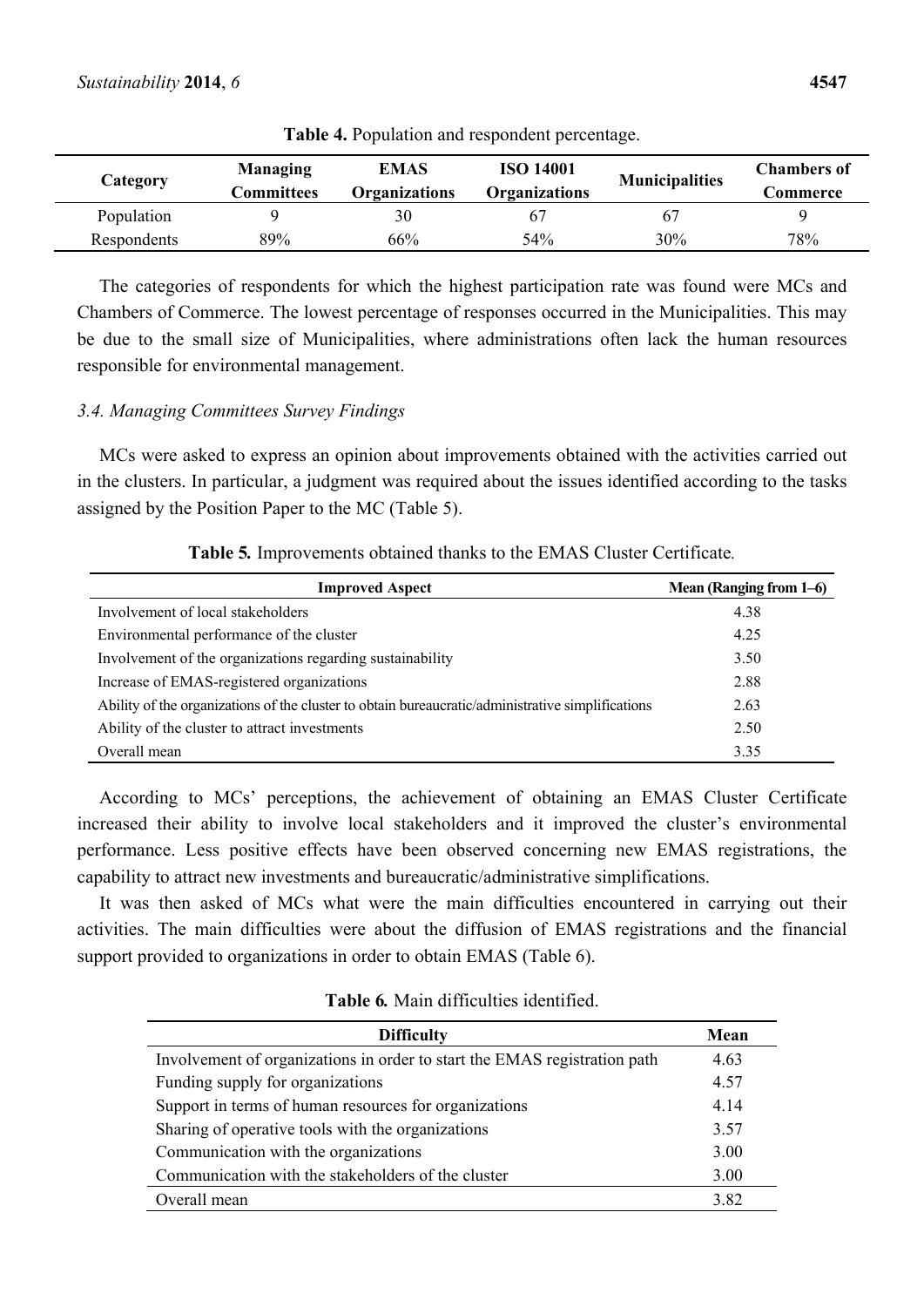### *3.5. Local Stakeholders Survey Findings*

Other categories of stakeholders were questioned about the efficacy of MCs in performing their tasks. In particular, they were further asked to provide an opinion on the effectiveness of the actions carried out in order to:

- Improve environmental performances
- Improve the cluster image
- Economically support local organizations
- Create a network among local organizations

The perceptions of each category of local stakeholders have been compared, and Tables 7 and 8 show the main positive aspects identified by the respondents. The investigated aspects relate to a positive perception about the improvement of environmental performance and image of the cluster.

| Table 7. Improvement of Clusters' environmental performances.   |  |
|-----------------------------------------------------------------|--|
| <b>Improvement of Clusters' environmental performances</b> Mean |  |

| <b>Improvement of Clusters' environmental performances</b> | Mean |
|------------------------------------------------------------|------|
| Municipalities                                             | 4.11 |
| <b>EMAS</b> Organizations                                  | 4.05 |
| <b>Chambers of Commerce</b>                                | 3.57 |
| ISO 14001 Organizations                                    | 3.00 |
| Overall mean                                               | 3.68 |

| <b>Improvement of Clusters image</b> | Mean  |
|--------------------------------------|-------|
| <b>Chambers of Commerce</b>          | 443   |
| <b>EMAS</b> Organizations            | 4.30  |
| Municipalities                       | 4 2 8 |
| ISO 14001 Organizations              | 3.67  |
| Overall mean                         | 417   |

**Table 8.** Improvements of Clusters image.

According to respondents, a slight improvement is related to the ability of the MCs in reducing clusters' environmental impacts.

In particular, only EMAS organizations and Municipalities believed that actions taken were effective.

Territorial policies implemented by MCs are designed to combine productivity and environmental sustainability. Despite the intense industrial activity carried out in the analyzed clusters, these areas are perceived as committed to continual improvement of their environmental performance. Cluster image improvement is perceived by both public and private organizations interviewed.

In Table 9, we reported instead the actions of MCs that were perceived as less effective.

One of the main functions of MCs is to financially support local organizations for spreading EMAS registrations. The efficacy of this action is considered to be rather low. It is noteworthy how EMAS registered organizations assigned the lowest score because they have not received support for the maintenance and renewal of registration.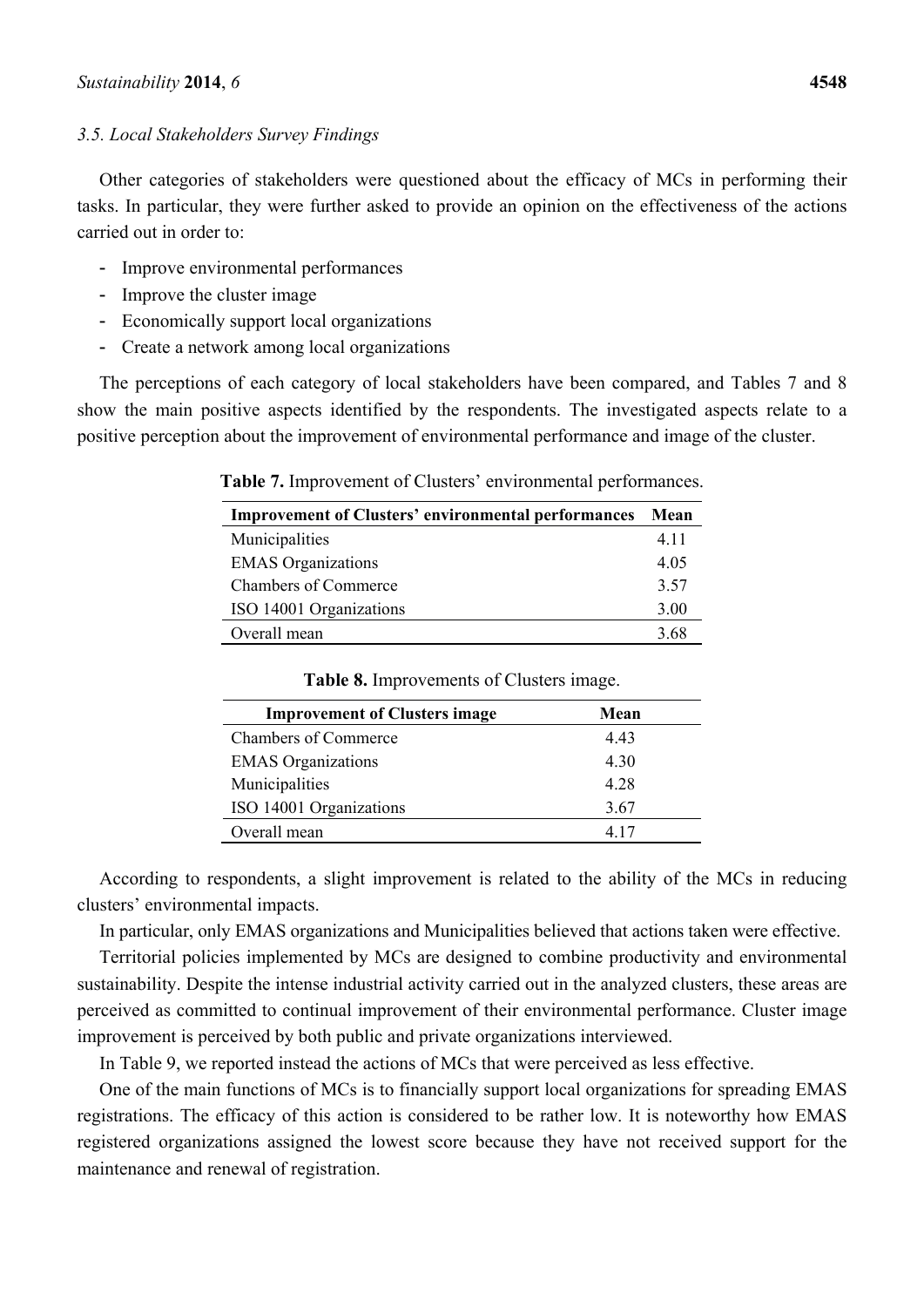| <b>Financial support for EMAS registration</b> | Mean |
|------------------------------------------------|------|
| <b>Chambers of Commerce</b>                    | 3.57 |
| ISO 14001 Organizations                        | 3.10 |
| Municipalities                                 | 294  |
| <b>EMAS</b> Organizations                      | 2.10 |
| Overall mean                                   | 2.90 |

**Table 9.** Financial support for EMAS registration.

A negative feedback was also assigned to the ability to create networks between organizations. The tools provided to share information and help communicate between different organizations were thus not perceived as effective (Table 10).

| <b>Creation of a network among Clusters organizations</b> | Mean |
|-----------------------------------------------------------|------|
| <b>Chambers of Commerce</b>                               | 3.86 |
| <b>EMAS</b> Organizations                                 | 3.10 |
| Municipalities                                            | 3.06 |
| ISO 14001 Organizations                                   | 2.94 |
| Overall mean                                              | 3.24 |

**Table 10.** Creation of network among Clusters' organizations.

The MCs as coordinators of clusters environmental policies have to increase the level of knowledge of the certificate among local organizations. It has been asked of organizations if they were aware of EMAS Cluster Certificate release (Table 11).

**Table 11.** Companies' awareness of the EMAS Cluster Certificate.

| <b>Company category</b>   | <b>Level of awareness</b> |
|---------------------------|---------------------------|
| <b>EMAS</b> organizations | 72.72%                    |
| ISO 14001 organizations   | 50.00%                    |

As showed in Table 11, not all the contacted organizations were aware of the EMAS Cluster Certificate. Just 50% of ISO 14001 certified organizations knew about it. This evidence is significantly negative because the interviewed organizations are the ones interested in environmental issues due to the implementation of certified EMS.

### *3.6. Survey Findings: Local Authorities Involvement*

As public authorities, Municipalities and Chambers of Commerce have among their tasks the coordination of the promotion of local sustainable development policies. For this reason, they are more involved than other stakeholders' categories in the MCs activities. So, the expectations of public stakeholders in carrying out MC actions were also investigated. The results were compared with benefits actually found.

The municipalities have been asked to evaluate the effectiveness of EMAS Cluster Certificate in raising clusters' competitiveness. The average rating is 3.6. This value ranks between "cheap" and "quite" effective. Only 22.2% felt the tool to be "effective" or "very effective".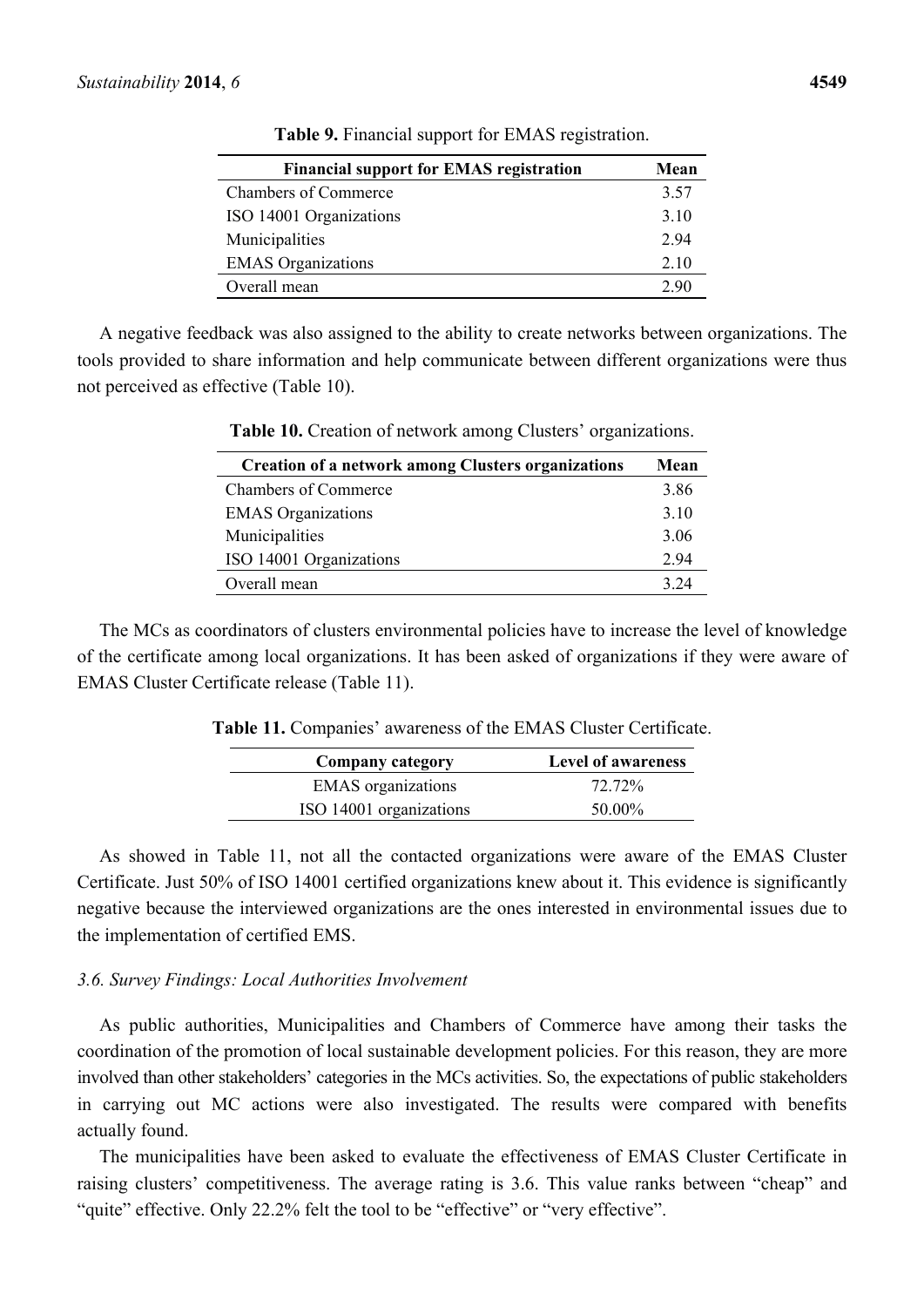Table 12 shows how respondents perceived the benefits due to the EMAS Cluster Certificate, with an average value of 3.32. The improvement of environmental performances (4.11) and the improvement of the reputation of the territory (4.28) present the highest level of perceived benefit (Table 12).

| Aspect                                                  |      | Level of Relevance Level of Obtained Benefits |
|---------------------------------------------------------|------|-----------------------------------------------|
| Strengthening Cluster reputation/accountability         | 4.89 | 4.28                                          |
| Improvement of environmental performance of the cluster | 4.74 | 4.11                                          |
| Economic development of the cluster                     | 4.37 | 3.17                                          |
| Brokerage for funding and incentives                    | 4.32 | 2.94                                          |
| Communication with citizens                             | 4.21 | 2.89                                          |
| Promoting synergies with local institutions             | 4.16 | 3.72                                          |
| Involvement in local development projects               | 4.06 | 3.00                                          |
| Promoting synergy with local enterprises                | 3.63 | 3.28                                          |
| Increase competitiveness of the cluster                 | 3.63 | 3.00                                          |
| Communication with organizations                        | 3.40 | 3.10                                          |
| Creation of multi-stakeholder network                   | 3.00 | 3.06                                          |
| Overall mean                                            | 4.04 | 3.32                                          |

**Table 12.** MC activity-Municipalities' main expectations compared with the obtained benefits.

The Chambers of Commerce considered the increase in the competitiveness of enterprises to support the cluster and economic development of the territory as the main benefit coming out from the achievement of the EMAS Cluster Certificate. Both aspects are in fact considered as "important" and "very important" by 85.71% of the respondents.

The establishment of MCs aims to foster dialogue and collaboration among local stakeholders in order to promote sustainable development. For this reason, MCs' activities could be suitable to amplify the action of Chambers of Commerce. Table 13 shows relevant aspects for Chambers of Commerce and the benefits achieved as a result of MC intervention. Respondents have experienced an actual increase in the competitiveness of cluster enterprises and an improvement of cluster image from obtaining EMAS Certificate. These aspects drove the Chambers' decision to join the Protocol.

|                    |  | <b>Table 13.</b> MC activity-Chamber of Commerce main expectations compared with the |  |  |  |  |
|--------------------|--|--------------------------------------------------------------------------------------|--|--|--|--|
| obtained benefits. |  |                                                                                      |  |  |  |  |

| Aspect                                                  |      | Level of relevance Level of obtained benefits |
|---------------------------------------------------------|------|-----------------------------------------------|
| Increase competitiveness of the cluster                 | 5.00 | 4.57                                          |
| Economic development of the cluster                     | 4.71 | 4.00                                          |
| Strengthening district reputation/accountability/image  | 4.57 | 4.43                                          |
| Promoting synergies with local stakeholders             | 4.57 | 4.00                                          |
| Improvement of environmental performance of the cluster | 4.43 | 3.57                                          |
| Promoting synergies with local administrations          | 4.29 | 4.00                                          |
| Creation of multi-stakeholder network                   | 4.00 | 3.86                                          |
| Involvement in local development projects               | 4.00 | 3.43                                          |
| Brokerage for funding and incentives                    | 3.71 | 3.57                                          |
| Overall average                                         | 4.37 | 3.93                                          |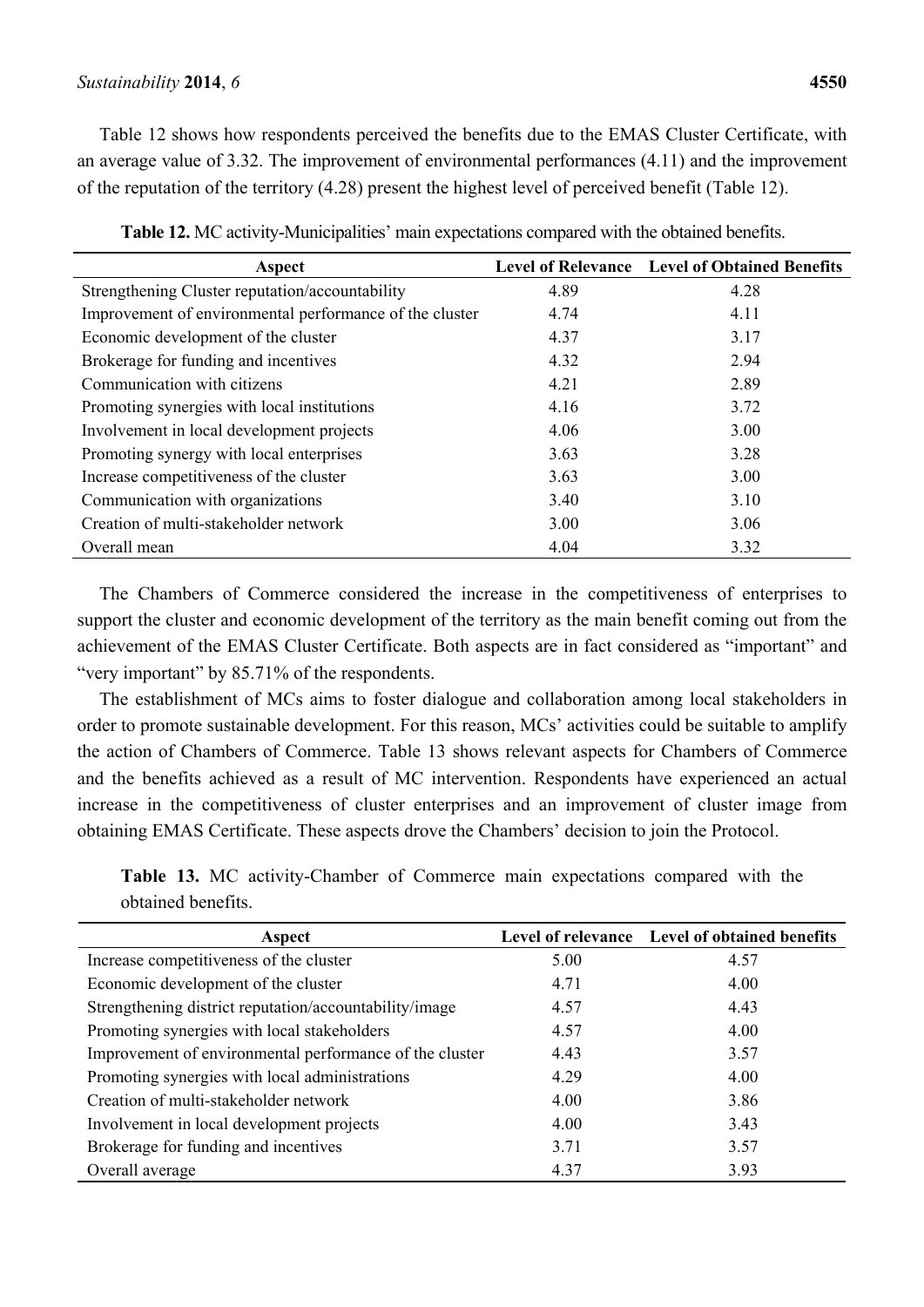### *Sustainability* **2014**, *6* **4551**

The implementation of the EMAS scheme at the district level has enabled local authorities to take advantage of the tools necessary to meet their expectations of sustainable growth in the area. Table 14 presents Pearson correlation value for both Municipalities and Chambers of Commerce. There is the evidence that expected benefits and benefits actually obtained are well related.

| <b>Correlation Municipalities</b>      |                          |                 |          |  |  |  |
|----------------------------------------|--------------------------|-----------------|----------|--|--|--|
|                                        | Relevance                | <b>Benefits</b> |          |  |  |  |
| Relevance                              | Pearson Correlation      | 1               | $0.624*$ |  |  |  |
|                                        | $Sig. (2-code)$          |                 | 0.040    |  |  |  |
|                                        | N                        | 11              | 11       |  |  |  |
| <b>Benefits</b>                        | Pearson Correlation      | $0.624*$        |          |  |  |  |
|                                        | 0.040<br>$Sig. (2-code)$ |                 |          |  |  |  |
|                                        | N                        | 11              | 11       |  |  |  |
| <b>Correlation Chamber of Commerce</b> |                          |                 |          |  |  |  |
| <b>Benefits</b><br>Relevance           |                          |                 |          |  |  |  |
| Relevance                              | Pearson Correlation      |                 | $0.771*$ |  |  |  |
|                                        | $Sig. (2-code)$          |                 | 0.015    |  |  |  |
|                                        | N                        | 9               | 9        |  |  |  |
| <b>Benefits</b>                        | Pearson Correlation      | $0.771*$        |          |  |  |  |
|                                        | $Sig. (2-code)$          | 0.015           |          |  |  |  |
|                                        | N                        | 9               | 9        |  |  |  |

**Table 14.** Pearson Correlation between relevant aspects and related benefits obtained.

\* Correlation significant at 0.05 level (2-code).

MCs numbered among their objectives the increase of awareness and responsibility of local authorities about cluster environmental aspects. The ability to communicate is one of the major elements of MCs' action. Municipalities have been asked to express their opinion about the improvement of relations with the local groups of interest; the findings are not positive, with just a slight level of improvement in stakeholder relation management (mean value 3.20). Forums that were established to plan and coordinate interventions necessary for pursuing common environmental objectives have increased communication among MC members. This trend was not supported by an appropriate communication addressed to stakeholders external to the MC. MCs did not contribute to increasing local communities confidence in the Municipalities efforts in improving environmental cluster performance.

Also, the Chambers of Commerce were questioned on the possible improvement of relations with stakeholders through MCs' actions. It was noted that activities carried out for the release of EMAS Cluster Certificate have contributed to improving the relationship with local interest groups "reasonably well". The most significant improvements have concerned the relationship with the Public Administrations (4.86) and trade associations (4.71).

#### **4. Research Findings**

The analysis showed heterogeneous effects regarding MCs communication activity oriented to increase organizations' awareness about the EMAS Cluster Certificate. Not all organizations knew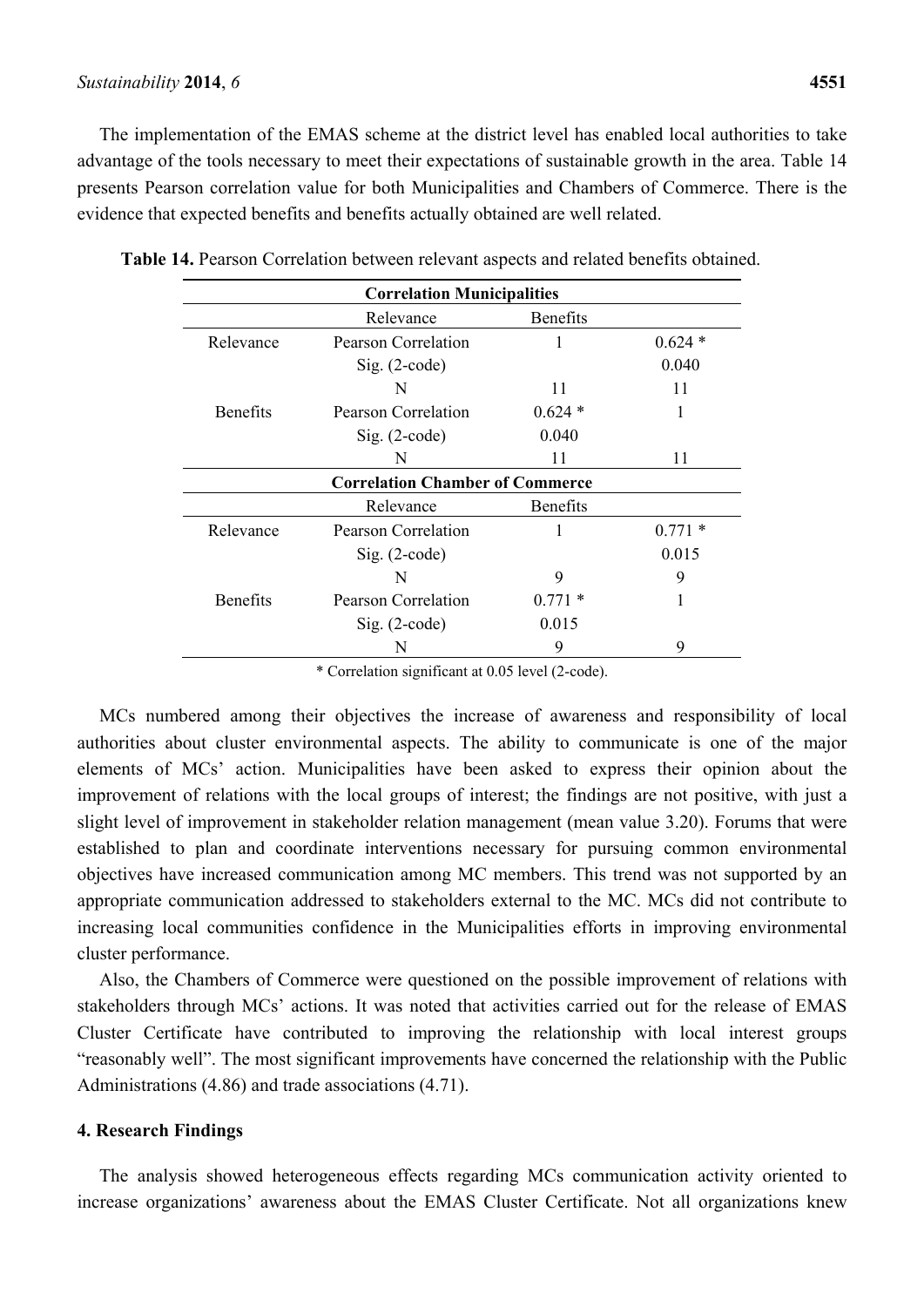about the existence of the EMAS Cluster Certificate. This is probably due to the scarcity of tools available to help create networks among the different stakeholder categories and organizations. This situation has highlighted a lack of good practices and information sharing that would have fostered the awareness of the Certificate.

The most critical aspect of MCs' actions is related to the diffusion of EMAS registrations among organizations. The study found that only a small fraction of organizations are registered compared to the total population of the enterprises included in the clusters. The main reason for this result should be found in the scarce financial support to the companies and in the lack of bureaucratic/administrative simplification to obtain EMAS registration.

Respondents judged MCs' assistance in improving clusters environmental performances as fairly positive. In particular, Municipalities are the more satisfied stakeholder category in regards to the effectiveness of these actions.

MC intervention has been perceived as very positive concerning cluster image improvement. The results obtained by the MCs fulfilled the high expectations of the stakeholders. The most significant evidence was observed in clusters that started local sustainable development programs at least a decade ago. The type of interventions and the high number of interest groups involved make these efforts productive in the medium term. This is the case of the Capannori cluster, which started implementing an EMAS local approach in 2002 and where the best feedback has been registered.

A limitation of the research consisted in comparing feedback related to initiatives implemented for different time ranges. This aspect entailed that clusters with diversified levels of development were analyzed. Another factor that contributed to the increase in the heterogeneity of the analyzed data was the economic sector. Despite the methodology for EMAS cluster implementation providing defined steps, each MC had to interface with different critical environmental issues due to its specific productive process.

In regards to the improvement of the relationships among local authorities and local stakeholders, Municipalities perceived a low level of improvement whilst Chambers of Commerce considered the improvement of relationships as remarkable. In any case, the improvement has been more significant among institutions, whilst lower results have been registered in communications among cluster organizations and citizens/consumers.

### **5. Conclusions**

The Italian experience of EMAS Cluster Certification represents an opportunity to promote participatory development mechanisms. This experience is perfectly aligned with the international community orientation that emphasized the importance of implementing strategies for sustainable development involving the different categories of local stakeholders. Because of their heterogeneous structure, formed by the agreement among public and private entities in the clusters, MCs are the appropriate bodies to implement mechanisms to involve all interest groups. Moreover, the community orientation of the EMAS cluster approach well suits the Italian productive structure.

MCs can provide cluster companies with operational tools to reduce costs for implementing EMAS, such as providing common audit cycles, sharing documents (like environmental policy and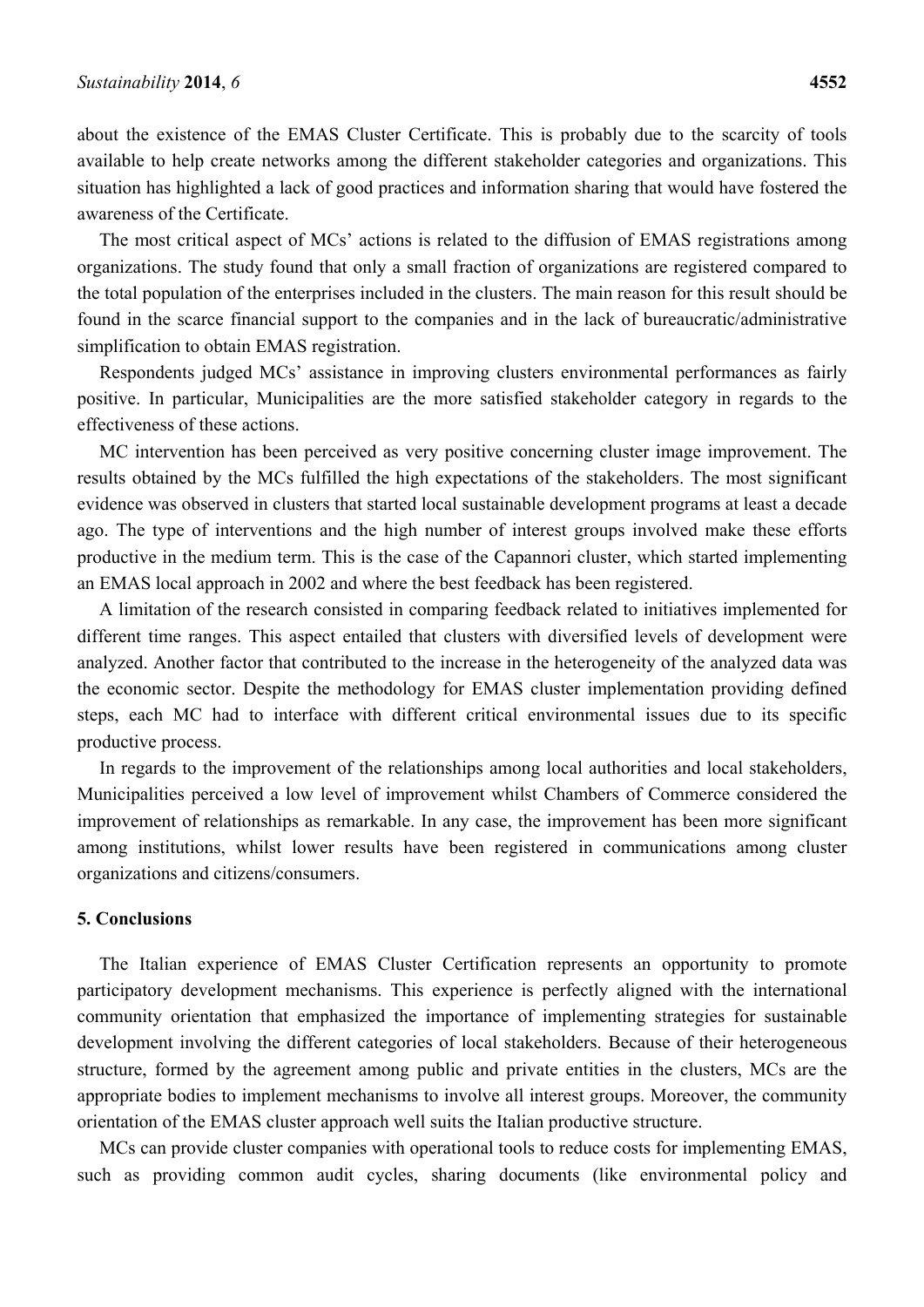environmental statements) and free training of employees. The survey showed that in clusters where these tools were available, MCs' actions to diffuse EMAS were perceived as more efficient.

MCs should strengthen their efforts in raising awareness among organizations in order to increase the uptake of EMAS Registration, and they must set up effective communication channels to increase knowledge of the certificate and provide recognition for the achieved results. In the future, it would be interesting to broaden the research using quantitative indicators to assess environmental improvement initiatives promoted by MCs. Further studies could be addressed to evaluate the use of the indicators presented in Annex IV of EMAS Regulation to monitor the progress clusters' environmental performances and to connect this to the environmental policies implemented.

Another positive aspect of EMAS implementation in Italian clusters concerns the perception of an effective environmental performance enhancement of these areas, both from the local community and external stakeholders. MCs should cooperate with local organizations to create local marketing strategies in order to effectively communicate clusters' environmental efforts [58]. Local marketing strategies can be an important support to overcome the economic crisis. Made in Italy and sustainability are factors with a high business potential, especially in manufacturing clusters [59,60].

The EMAS Cluster Certificate fully exploits that potential using the cluster EMAS logo that accounts for credibility and concrete commitment of local stakeholders to implementing sustainable policies. The logo allows enhancing and positively differentiating local production.

MCs have a key role in creating mechanisms for communication and networking between various potentially interested parties (include examples such as website, forums, *etc.*). Their actions have the main purpose to improve the relations among the local stakeholders and for this reason the survey involved both local authorities (Chambers of Commerce and Municipalities) and organizations with certified EMS (EMAS or ISO 14001). The Second Position Paper also assigned MCs the task to improve relationship among local organizations and citizens. Future investigations will consider this category of stakeholders. In particular, the objective will be to assess their knowledge about the EMAS Certificate obtained by the cluster MC and to investigate their perception of the usefulness of this instrument in improving environmental quality. It would be desirable to extend the research to citizens and consumers to assess how they perceive MCs, and public and private organizations' commitments. Results would be useful to evaluate the efficacy of Municipalities' and enterprises' efforts in communicating their challenges and their achievements.

### **Acknowledgments**

The present work has been conducted in the framework of a research agreement between ISPRA (High Institute for Environmental Protection and Research) and the Department of Business Studies of Roma Tre University. The authors would like to thank Eng. Mara D'Amico for providing all the necessary support in order to make this evaluation possible.

### **Author Contributions**

The present paper is the result of the full and equal cooperation among all the Authors, who had the following roles and accomplished the following tasks.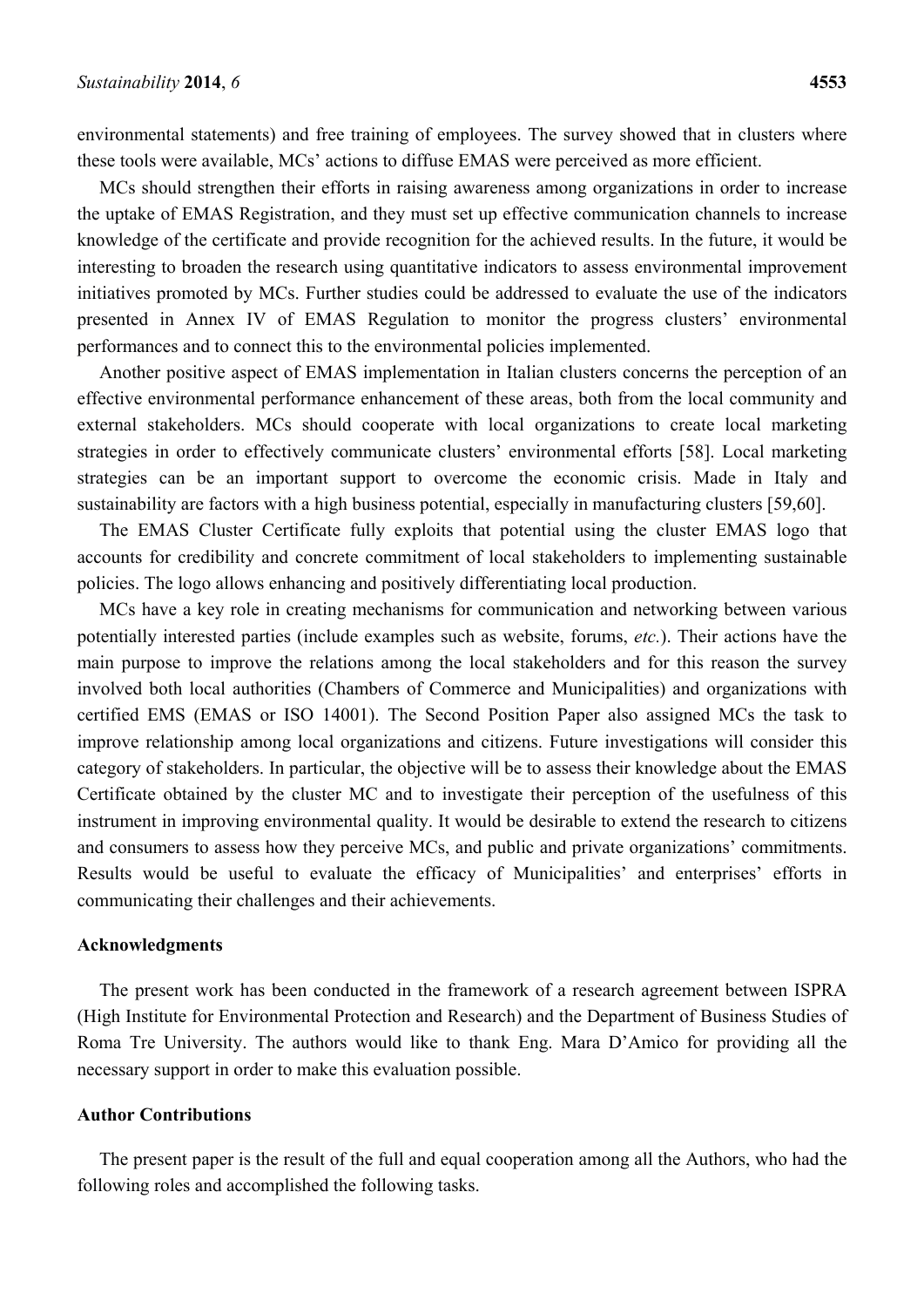All the authors contributed to survey and research design. Michele Preziosi and Ilaria Massa participated in data collection and data analysis. Roberto Merli coordinated and supervised the research project and carried out a detailed revision. All the authors analyzed the results, discussed the research findings and agreed upon key results. All the authors drafted the manuscript, and approved the final one.

# **Conflicts of Interest**

The authors declare no conflict of interest.

# **References**

- 1. Freeman, R.E. *Strategic Management: A Stakeholder Approach*, 1st ed.; Pitman: Boston, MA, USA, 1984.
- 2. Clarkson, M.B.E. A Stakeholder Framework for Analyzing and Evaluating Corporate Social Performance. *Acad. Manage. Rev.* **1995**, *20*, 92–117.
- 3. Delmas, M.; Toffel, M.W. Stakeholders And Environmental Management Practices: An Institutional Framework. *Bus. Strat. Environ.* **2004**, *13*, 209–222.
- 4. Steurer, R.; Langer, M.E.; Konrad, A.; Martinuzzi, A. Corporations, Stakeholders and Sustainable Development I: A Theoretical Exploration of Business–Society Relations. *J. Bus. Ethics* **2005**, *61*, 263–281.
- 5. Reed, M.S. Stakeholder participation for environmental management: A literature review. *Biol. Conserv*. **2008**, *141*, 2417–2431.
- 6. Bäckstrand, K. Multi-Stakeholder Partnerships for Sustainable Development. *Eur. Environ.* **2006**, *16*, 290–306.
- 7. Michener, V.J. The Participatory Approach: Contradiction and Co-option in Burkina Faso. *World Dev. Forum* **1998**, *26*, 2105–2118.
- 8. Stringer, L.C.; Prell, C.; Reed, M.S.; Hubacek, K.; Fraser, E.D.G.; Dougill, A.J. Unpacking Participation in the Adaptive Management of Social–ecological Systems: A Critical Review. *Ecol. Soc.* **2006**, *11*, Article 39.
- 9. Selman, P. A sideways look at Local Agenda 21. *J. Environ. Pol. Plann.* **2010**, *2*, 39–53.
- 10. Osofsky, H.M. Defining Sustainable Development after Earth Summit 2002. *Loy. LA Int'l & Comp. L. Rev.* **2003**, *26*, 111–126.
- 11. Sancassiano, W. Local agenda 21 in Italy: An effective governance tool for facilitating local communities' participation and promoting capacity building for Sustainability. *Local Environ.* **2005**, *10*, 189–200.
- 12. Owen, A.L.; Videras, J. Trust, Cooperation, and Implementation of Sustainability Programs: The Case of Local Agenda 21. *Ecol. Econ.* **2008**, *68*, 259–272.
- 13. Mazzali, A.; Stocchiero, A. Cooperazione decentrata e governance dello sviluppo sostenibile Principi, strumenti e metodologie. Available online: http://www.cespi.it/WWF/concept%20cespi% 20wwf.pdf (accessed on 3 September 2013). (In Italian)
- 14. Stave, K. Participatory System Dynamics Modeling for Sustainable Environmental Management: Observations from Four Cases. *Sustainability* **2010**, *2*, 2762–2784.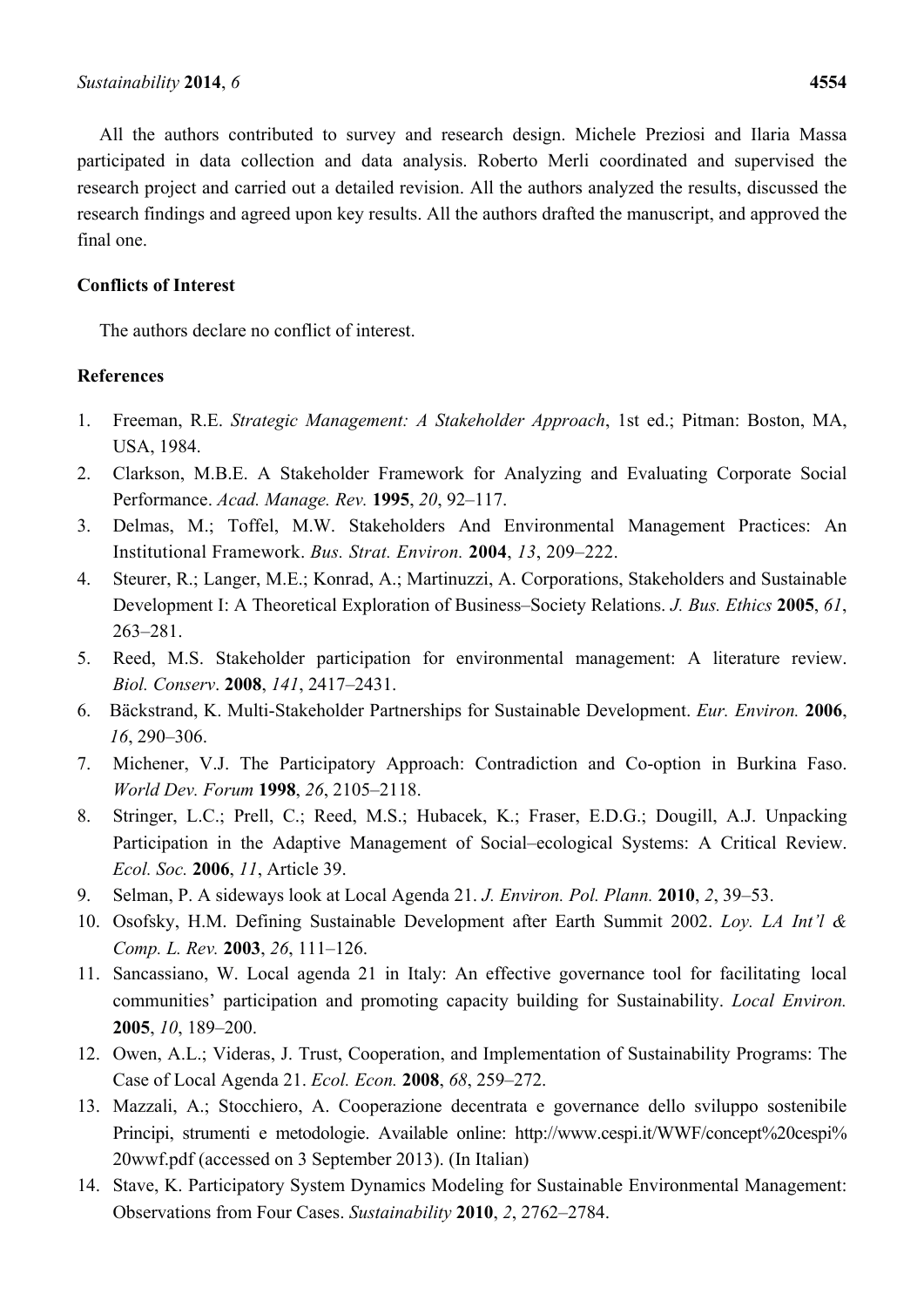- 15. Sarkis, P.; Gonzalez-Torre, B.; Adenso-Diaz, B. Stakeholder pressure and the adoption of environmental practices: The mediating effect of training. *J. Oper. Manag.* **2010**, *28*, 163–176.
- 16. Andersson, M.; Eriksson, O.; von Borgstede, C. The Effects of Environmental Management Systems on Source Separation in the Work and Home Settings. *Sustainability* **2012**, *4*, 1292–1308.
- 17. Delmas M.; Terlaak, A. Regulatory Commitment to Negotiated Agreements: Evidence from the United States, Germany, The Netherlands, and France. *J. Comp. Pol. Anal.* **2002**, *4*, 5–29.
- 18. Miles, M.P.; Covin, J.G. Environmental Marketing: A Source of Reputational, Competitive, and Financial Advantage. *J. Bus. Ethics* **2000**, *23*, 299–311.
- 19. Angell, L.C.; Klassen, R.D. Integrating environmental issues into the mainstream: an agenda for research in operations management. *J. Oper. Manag.* **1999**, *17*, 575–598.
- 20. Morrow, D.; Rondinelli, D. Adopting Corporate Environmental Management Systems: Motivations and Results of ISO 14001 and EMAS Certification. *Eur. Manag. J.* **2002**, *20*, 159–171.
- 21. Patton, D.; Baron, P.J. Factors influencing companies response to environmental responsibility. *Eco-Mgmt. Aud.* **1995**, *2*, 41–46.
- 22. European Commission. Regulation 2009/1221/EC on the voluntary participation by organisations in a Community eco-management and audit scheme (EMAS). Available online: http://eur-lex.europa.eu/ legal-content/en/ALL/?uri=CELEX:32009R1221 (accessed on 15 July 2014).
- 23. Kolln, K.; Prakash, A. EMS-based environmental regimes as club goods: Examining variations in firm-level adoption of ISO 14001 and EMAS in UK, US and Germany. *Policy Sci.* **2002**, *35*, 43–67.
- 24. Merli, R.; Ippolito, C.; Lucchetti, M.C. Promoting Sustainability in Europe through the Eco-Management and Audit Scheme (EMAS): Final Results of a Survey on Italian Organizations. In Proceedings of the 17th Annual Conference of the International Sustainable Development Research Society, New York, NY, USA, 8–10 November 2011.
- 25. Vernon, J.; Peacock, M.; Belin, A.; Ganzleben, C.; Candell, M.; Pedersen, E.R. Study on the Costs and Benefits of EMAS to Registered Organisations 2009. Available online: http://ec.europa.eu/ environment/emas/pdf/news/costs\_and\_benefits\_of\_emas.pdf (accessed on 12 July 2013).
- 26. Hillary, R. Environmental management systems and the smaller enterprise. *J. Clean Prod.* **2004**, *12*, 561–569.
- 27. Daddi, T.; Testa, F.; Iraldo, F.; Frey, M. Removing and simplifying administrative costs and burdens for EMAS and ISO 14001 certified organizations: Evidences from Italy. *Environ. Eng. Manag. J.* **2014**, *13*, 689–698.
- 28. Freimann, J.; Schwedes, R. EMAS experiences in German companies: A survey on empirical studies. *Eco-Mgmt. Aud.* **2000**, *7*, 99–105.
- 29. Testa, F.; Daddi, T.; Iraldo, F.; Frey, M. Overview of Past and Ongoing Experiences Dealing With the Environmental Management. In *Sustainable Development–Authoritative and Leading Edge Content for Environmental Management*; Curkovic, S., Ed.; InTech: Rijeka, Croatia, 2012; pp. 311–348.
- 30. Barringer, B.R.; Harrison, J.S. Walking a Tightrope: Creating Value through Inter-organizational Relationships. *J. Manage.* **2000**, *26*, 367–403*.*
- 31. Petković, M.; Lazarevic, S. Managing Interorganizational Relations: Design of Shared Services Centre. *J. Theor. Pract. Manag.* **2012**, *64*, 55–67.
- 32. Becattini, G. *Modelli Locali di Sviluppo*, 1st ed.; Il Mulino: Bologna, Italy, 1989. (In Italian)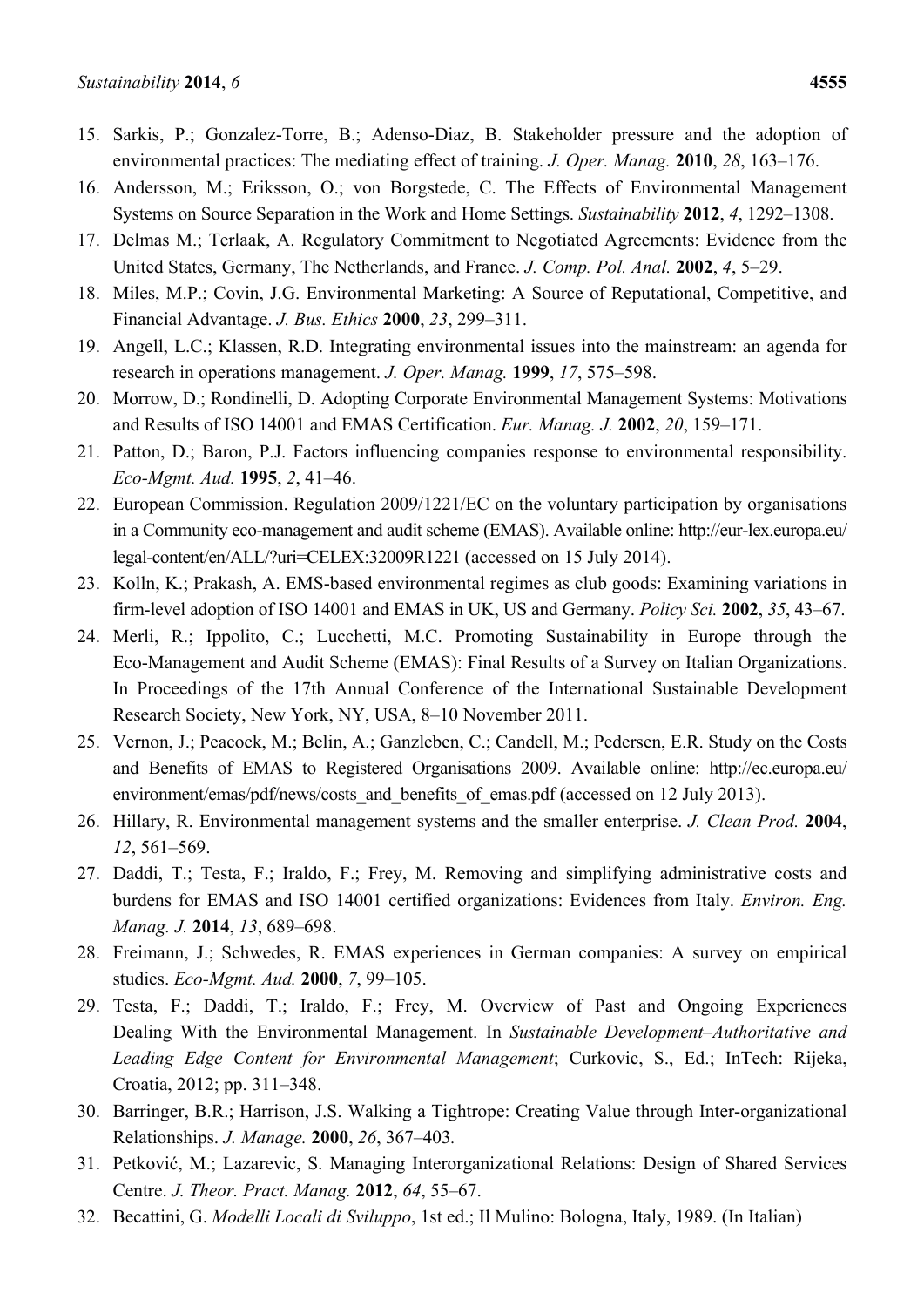- 33. Ricciardi, A. Le PMI Localizzate nei Distretti Industriali: Vantaggi Competitivi, Evoluzione Organizzativa, Prospettive Future. *Quaderni. di Ricerca. sull'Artigianato* **2010**, *54*, 129–177. (In Italian)
- 34. Porter, M.E. Location, competition, and economic development: Local clusters in a global economy. *Econ. Dev. Q.* **2000**, *14*, 15–34.
- 35. Carpinetti, L.C.R.; Gerolamo, M.C.; Galdàmez, E.V.C. Continuous Innovation and Performance Management of SME Clusters. *Creativ. Innovat. Manag.* **2007**, *16*, 376–385.
- 36. European Commission. Communication 2008/652/EC towards world-class clusters in the European Union: Implementing the broad-based innovation strategy. Available online: http://ec.europa.eu/ enterprise/policies/innovation/files/clusters-working-document-sec-2008-2635 en.pdf (accessed on 15 July 2014).
- 37. European Commission, Enterprise Directorate-General. Final Report of the Expert Group on Enterprise Clusters and Networks. Available online: http://ibr.hi.is/sites/ibr.hi.is/files/ FINAL REPORT OF THE EXPERT GROUP ON ENTERPRISE CLUSTERS AND NETWO RKS.pdf (accessed on 15 July 2014).
- 38. European Commission; DG Enterprise and Industry. SMEs and the environment in the European Union, 2010. Available online: http://ec.europa.eu/enterprise/policies/sme/business-environment/files/ main report en.pdf (accessed on 15 July 2014).
- 39. Biondi, V.; Frey, M.; Iraldo, F. Environmental Management System Implementation by SMEs: EU Experience and Perspectives. In Proceedings of the Seventh Greening of Industry Network Conference, Rome, Italy, 15–18 November 1998.
- 40. Bates, L.E.; Green, M.; Leonard, R.; Walker, I. The Influence of Forums and Multilevel Governance on the Climate Adaptation Practices of Australian Organizations. *Ecol. Soc.* **2013**, *18*, Article 62.
- 41. Ammenberg, J.; Borjesson, B.; Hjelm, O. Joint EMS and Group Certification. *Greener Manag. Int.* **1999**, *28*, 23–32.
- 42. Schilirò, D. PMI e Distretti Industriali in Italia: una Sfida che Continua. In *Distretti e quarto capitalismo*, 1st ed.; Franco Angeli: Milano, Italy, 2009; pp. 15–40. (In Italian)
- 43. Fortis, M. *Il Made in Italy*, 1st ed.; Il Mulino: Bologna, Italy, 1998. (In Italian)
- 44. Riccardi, A. Quarto Rapporto Osservatorio Nazionale Distretti Italiani. Available online: http://www.unioncamere.gov.it/download/2157.html (accessed on 15 July 2014). (In Italian)
- 45. Carminati, M.; Fortis, M*.* Industrial Clusters: The Economic Reality and Legislative Framework in Italy. *Rev. Econ. Cond. Italy* **2007**, *1*, 9–40.
- 46. Battaglia, M.; Frey, M.; Daddi, T. Industrial Clusters and Environmental Policies: New Tools and Territorial Management. In *Sustainable Development—Authoritative and Leading Edge Content for Environmental Management*; Curkovic, S., Ed.; InTech: Rijeka, Croatia, 2012; pp. 291–310.
- 47. Iraldo, F.; Melis, M. L'applicazione dei Sistemi di Gestione Ambientale da parte degli Enti Locali e delle Pubbliche Amministrazioni. In *Sistemi di Gestione Ambientale tra Passato e Futuro*, 1st ed.; EGEA: Milano, Italy, 2009; pp. 145–165. (In Italian)
- 48. Move-it! Consortium. Emaseasy Move-it! Layman's Report. Available online: http://ec.europa.eu/ environment/eco-innovation/files/docs/impl/move-it-laymans-report.pdf (accessed on 9 July 2014).